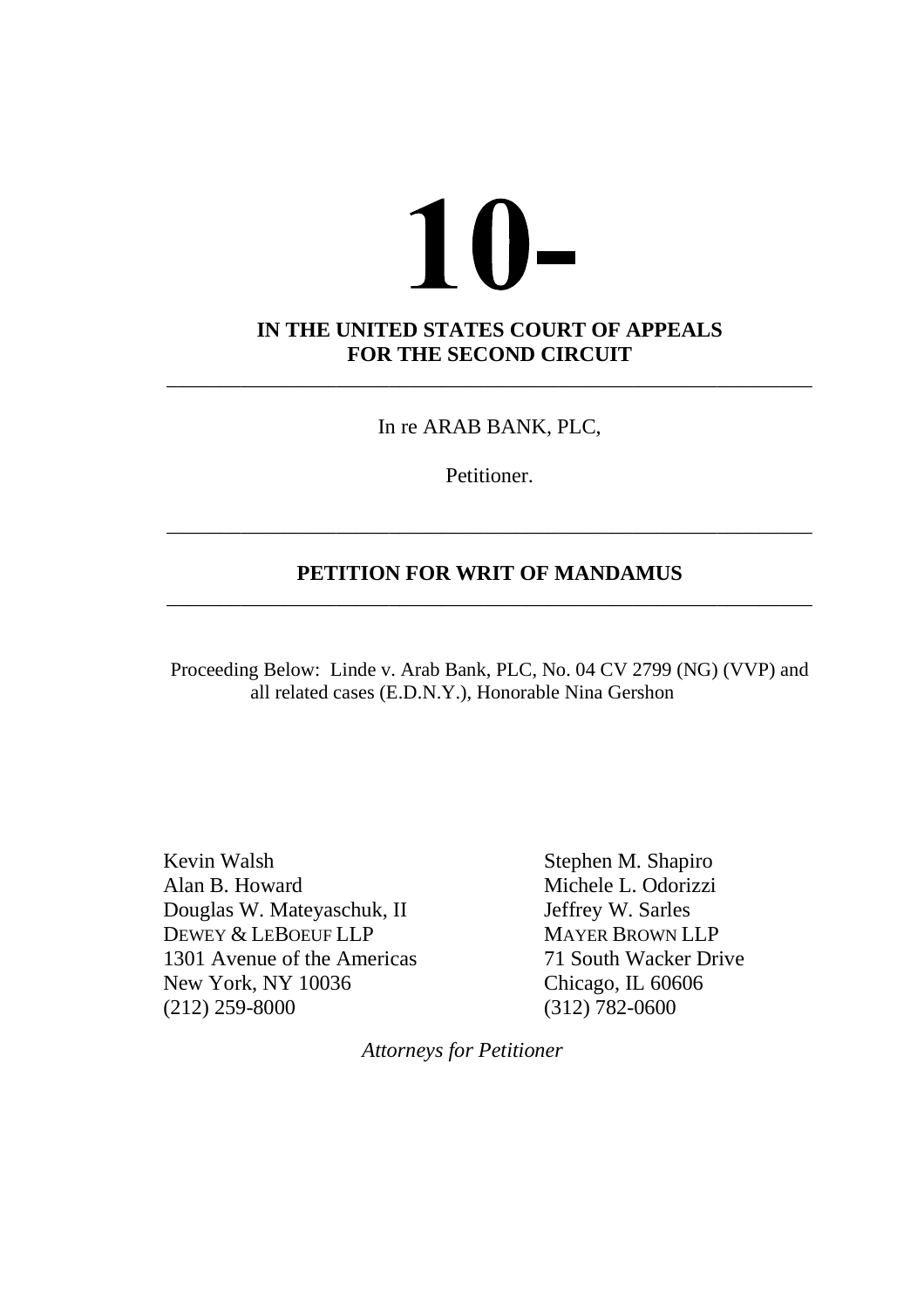# **CORPORATE DISCLOSURE STATEMENT**

Pursuant to F.R.A.P. 26.1, the undersigned hereby certifies as follows:

Petitioner Arab Bank, plc has no parent corporation, and no publicly held corporation owns 10% or more of its stock.

> s / Jeffrey W. Sarles One of Petitioner's attorneys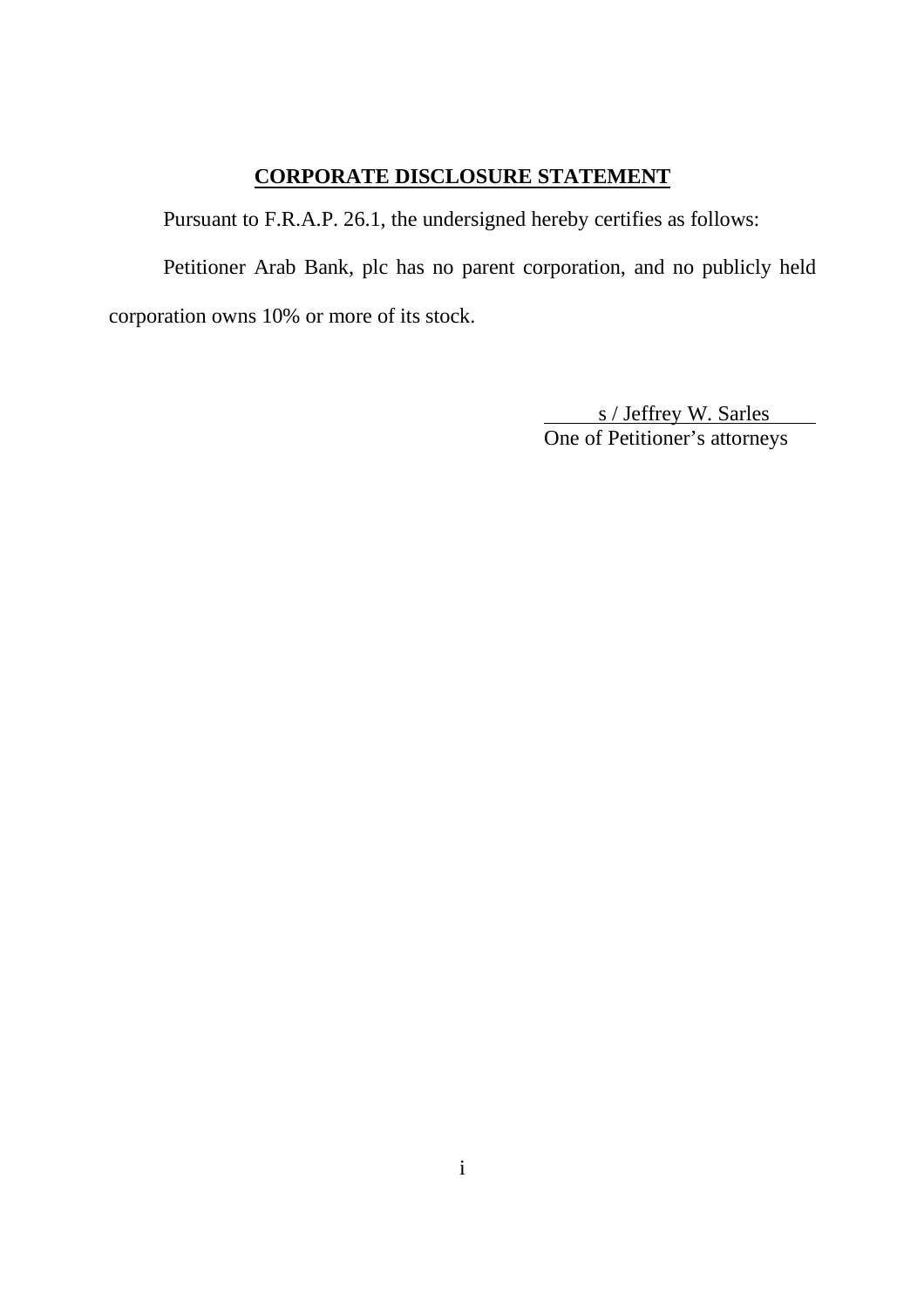# **TABLE OF CONTENTS**

|     | А.              |    |                                                                                                                           |  |  |  |
|-----|-----------------|----|---------------------------------------------------------------------------------------------------------------------------|--|--|--|
|     | <b>B.</b>       |    |                                                                                                                           |  |  |  |
|     | $\mathcal{C}$ . |    | The Bank's significant efforts to produce information without                                                             |  |  |  |
|     | D.              |    | The Bank's further efforts to secure permission to disclose                                                               |  |  |  |
|     | Ε.              |    |                                                                                                                           |  |  |  |
|     | F.              |    |                                                                                                                           |  |  |  |
|     |                 |    |                                                                                                                           |  |  |  |
| I.  |                 |    | Mandamus Provides The Only Adequate Means To Relief13                                                                     |  |  |  |
| II. |                 |    | Mandamus Is Appropriate Under The Circumstances  16                                                                       |  |  |  |
|     | A.              |    | Mandamus is warranted because the Sanctions Order raises<br>novel and significant legal issues in the discovery context16 |  |  |  |
|     | <b>B.</b>       |    | Mandamus is warranted because the Sanctions Order violates                                                                |  |  |  |
|     |                 | 1. | The District Court erred in imposing onerous sanctions                                                                    |  |  |  |
|     |                 | 2. | The Sanctions Order violates international comity20                                                                       |  |  |  |
|     |                 | 3. | The Sanctions Order's disregard for international comity<br>conflicts with recent precedents of the Supreme Court21       |  |  |  |
| Ш.  |                 |    | .25                                                                                                                       |  |  |  |
|     | A.              |    | The District Court erroneously imposed sanctions of<br>unprecedented severity in violation of international comity25      |  |  |  |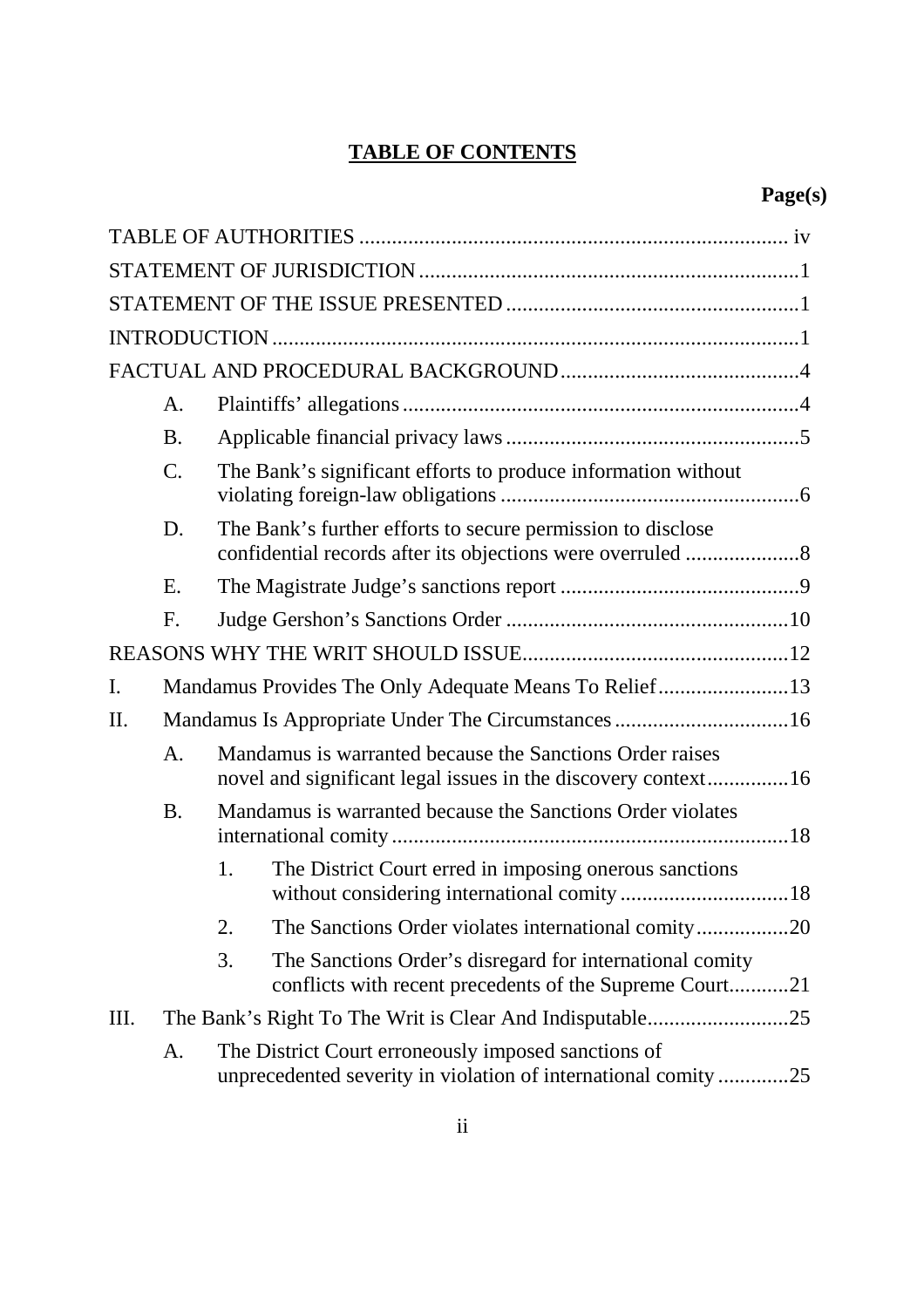# **TABLE OF CONTENTS (**continued**)**

# **Page(s)**

| $\bf{B}$ .   | The Sanctions Order violates the Bank's due process rights 26 |
|--------------|---------------------------------------------------------------|
| $\mathbf{C}$ | Judge Gershon's decision to impose harsh sanctions is a clear |
|              |                                                               |
|              |                                                               |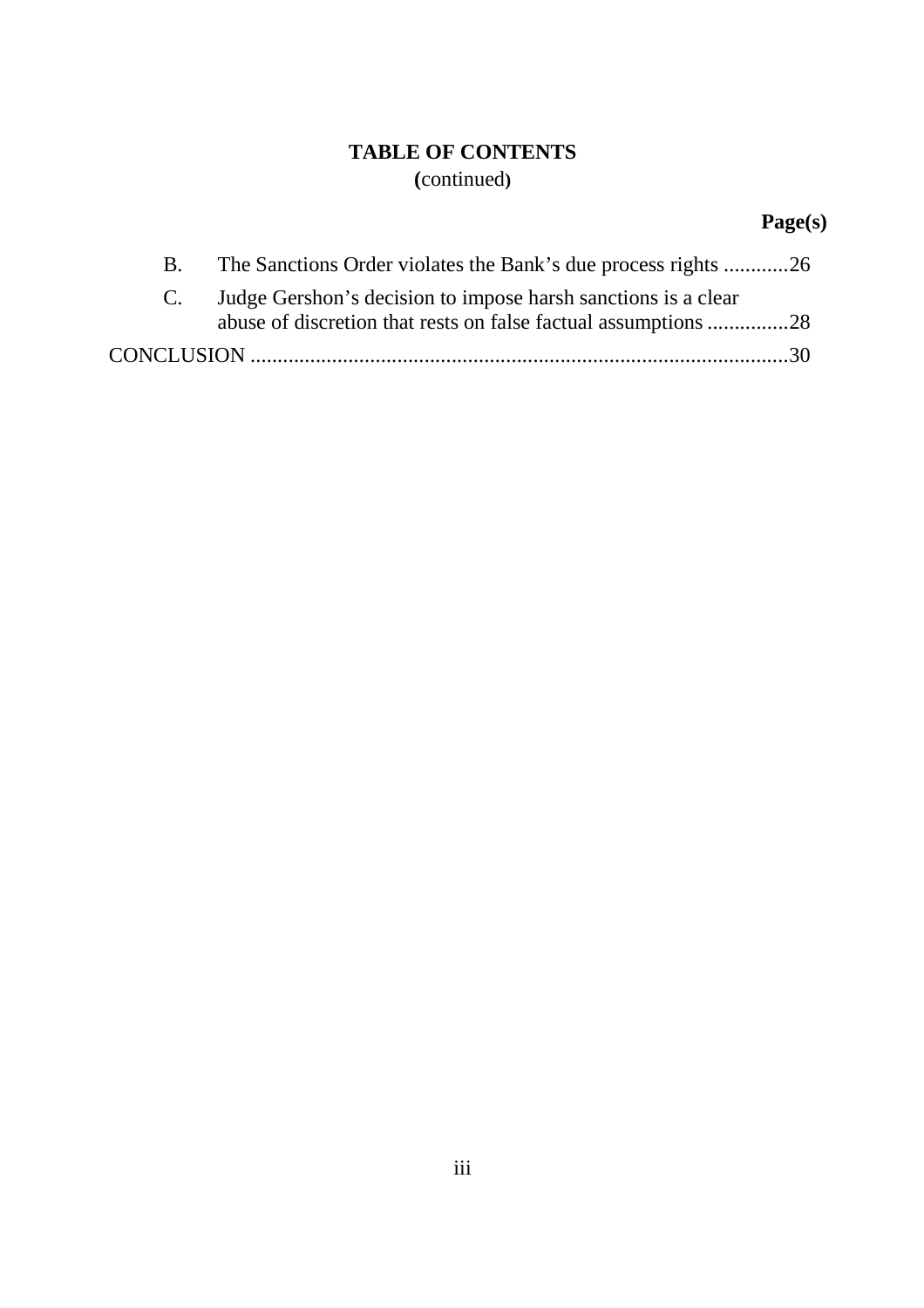# **TABLE OF AUTHORITIES**

| <b>CASES</b>                                                          | Page(s) |
|-----------------------------------------------------------------------|---------|
|                                                                       |         |
| Am. Ins. Ass'n v. Garamendi,                                          |         |
| Am. Stock Exch. v. Mopex,                                             |         |
| In re Austrian & German Holocaust Litig.,                             |         |
| Banco Nacional de Cuba v. Sabbatino,                                  |         |
| Bell Atl. v. Twombly,                                                 |         |
| Cine Forty-Second St. Theatre Corp. v. Allied Artists Pictures Corp., |         |
| In re City of New York,                                               |         |
| Cochran Consulting, Inc. v. Uwatec USA, Inc.,                         |         |
| In re County of Erie,                                                 |         |
| In re County of Erie,                                                 |         |
| Credit Suisse v. U.S. Dist. Ct.,                                      |         |
| Crosby v. Nat'l Foreign Trade Council,                                |         |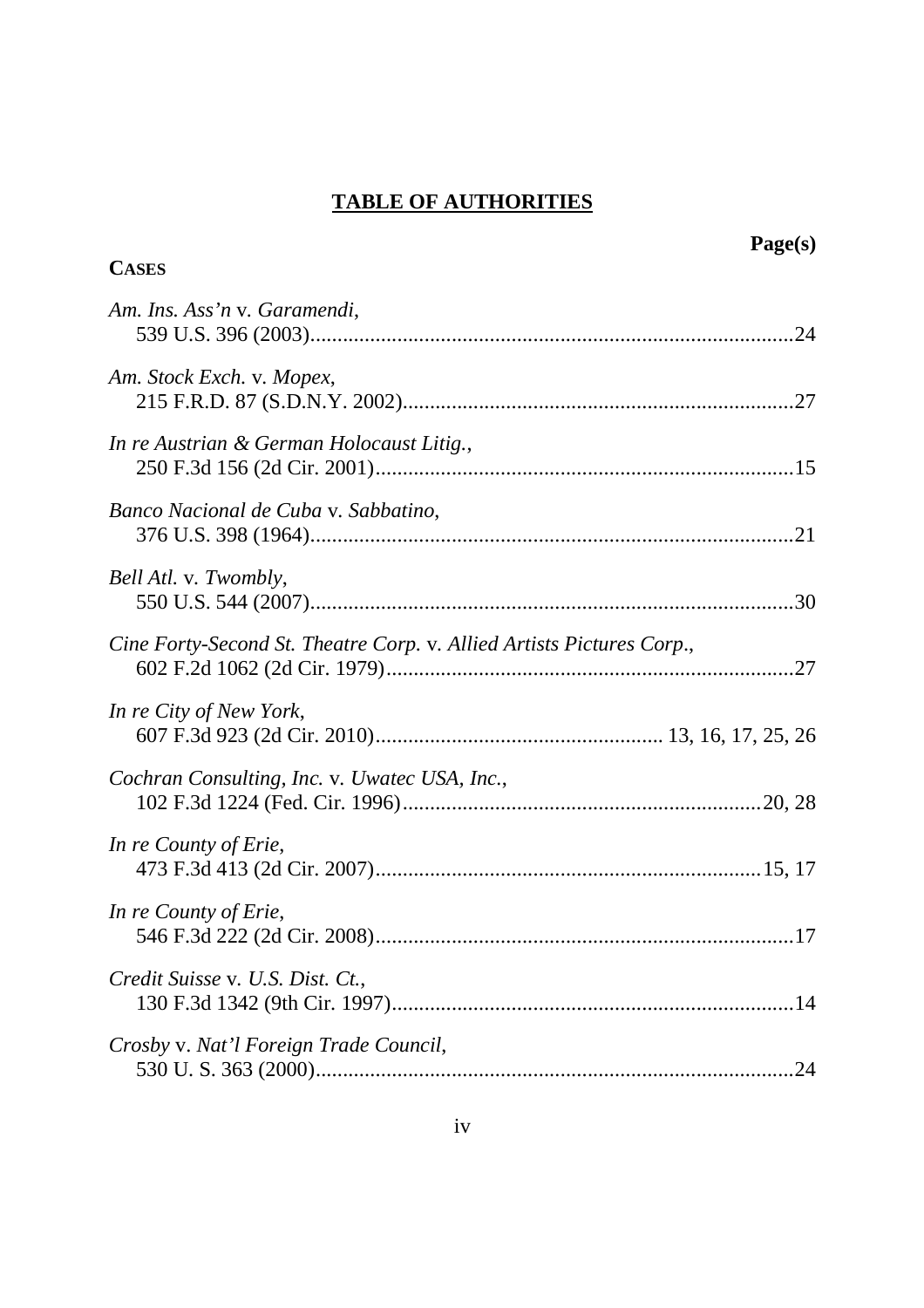| D&H Marketers, Inc. v. Freedom Oil & Gas, Inc.,    |  |
|----------------------------------------------------|--|
| Doe v. United States,                              |  |
| EEOC v. Carter Carburetor Div.,                    |  |
| Estate of Amergi,                                  |  |
| Ex Parte Peru,                                     |  |
| F. Hoffmann-La Roche Ltd. v. Empagran S.A.,        |  |
| Hamdi v. Rumsfeld,                                 |  |
| Hammond Packing Co. v. Arkansas,                   |  |
| Hartford Fire Insurance Co. v. California,         |  |
| Insurance Corp. v. Compagnie de Bauxites,          |  |
| In re Long Island Lighting Co.,                    |  |
| Matsushita Elec. Indus. Co. v. Zenith Radio Corp., |  |
| Mohawk Indus., Inc. v. Carpenter,                  |  |
| Morrison v. Nat'l Australia Bank,                  |  |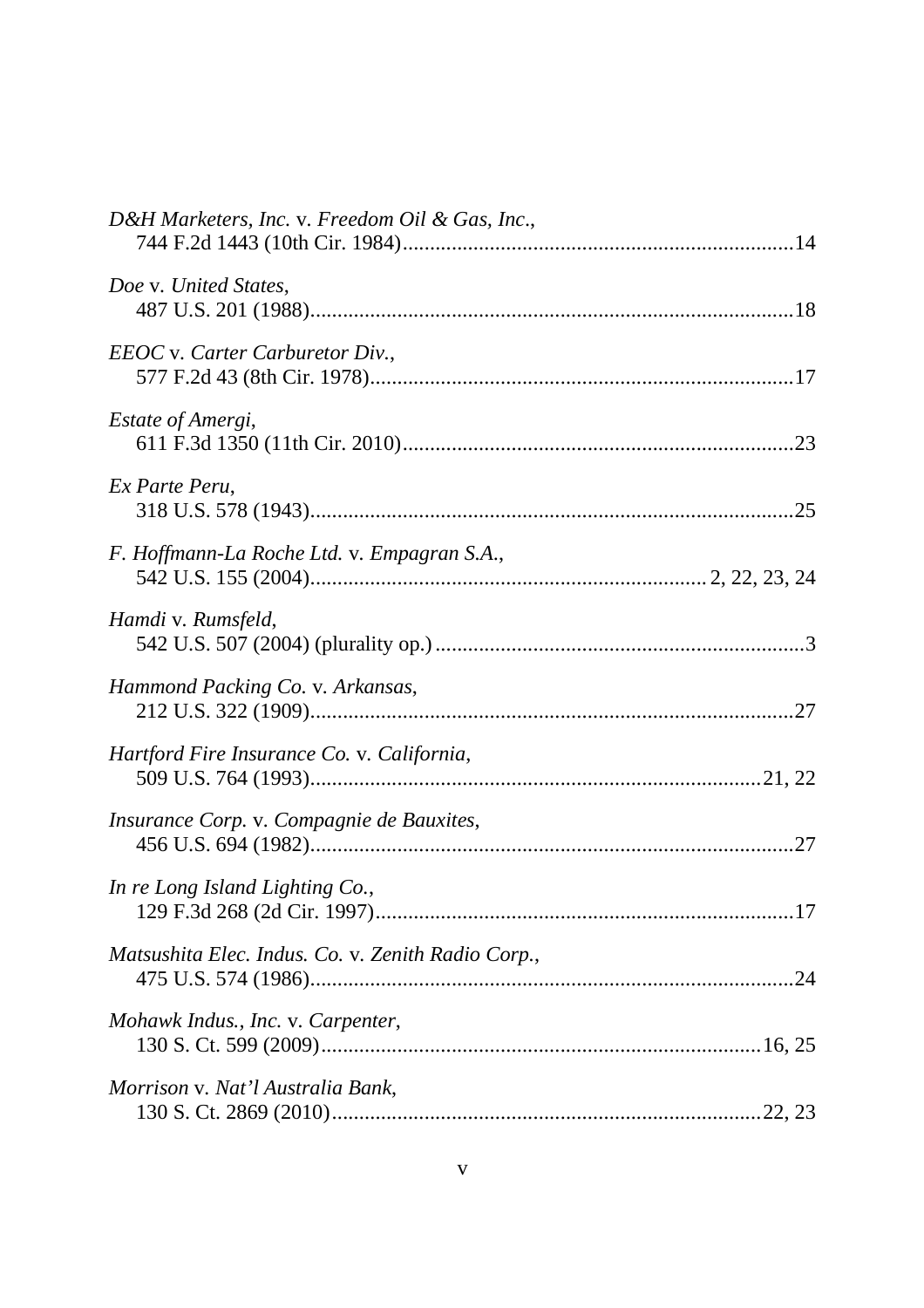| Munaf v. Geren,                                        |
|--------------------------------------------------------|
| New Pac. Overseas Group v. Excal Int'l Dev. Corp.,     |
| In re Papandreou,                                      |
| Philip Morris USA v. Williams,                         |
| In re Philippine Nat'l Bank,                           |
| Reinsurance Co. v. Administratia Asigurarilor de Stat, |
| In re Asbestos Sch. Litig.,                            |
| Scherbakovskiy v. Da Capo Al Fine, Ltd.,               |
| Schlagenhauf v. Holder,                                |
| In re Sealed Case,                                     |
| Serra Chevrolet, Inc. v. General Motors Corp.,         |
| In re Sims,                                            |
| Société Internationale v. Rogers,                      |
| Société Nationale v. U.S. Dist. Ct.,                   |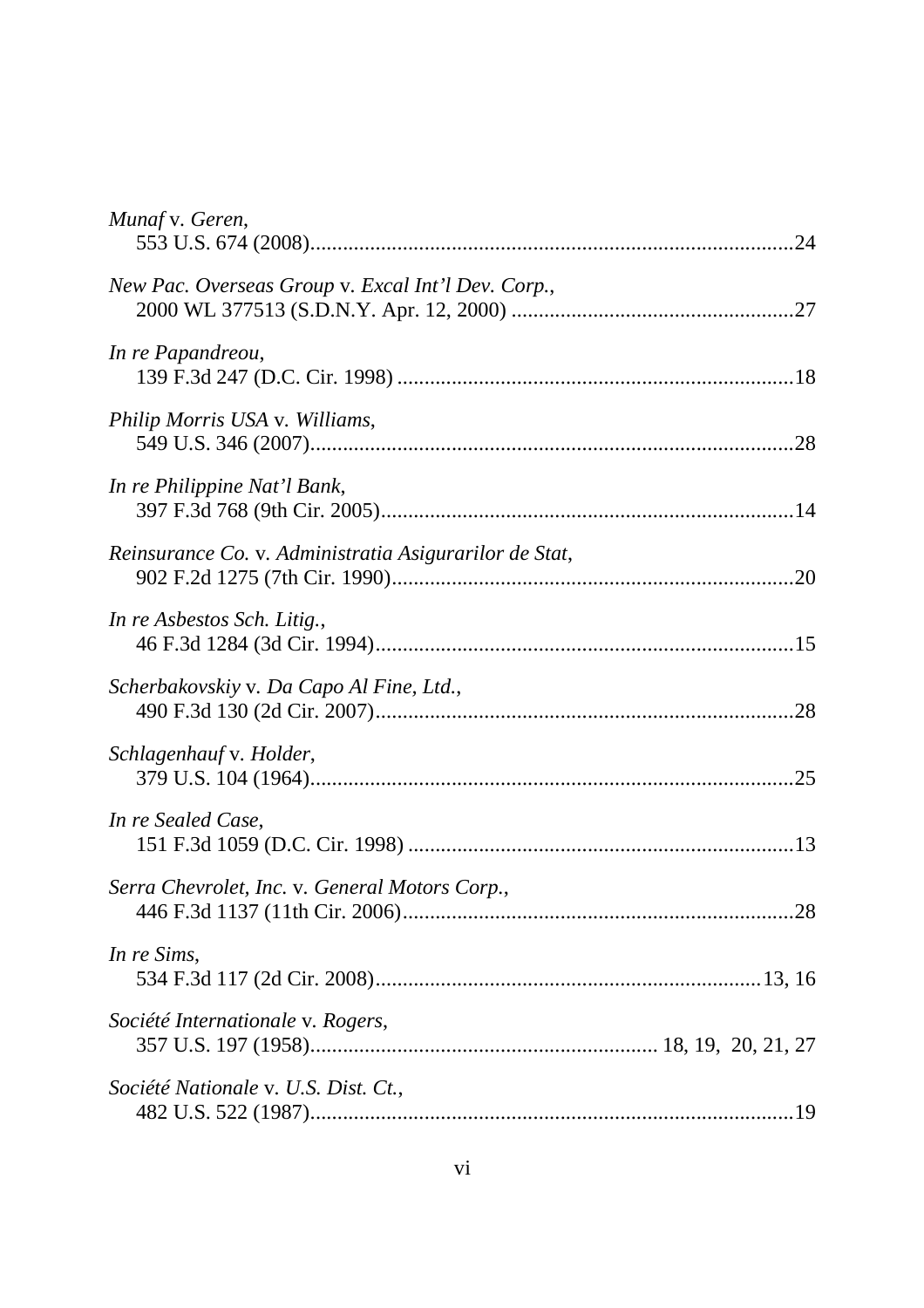| Sosa v. Alvarez-Machain,                                              |
|-----------------------------------------------------------------------|
| Teleglobe Commc'ns Corp. v. BCE, Inc.,                                |
| United States v. First Nat'l City Bank,                               |
| United States v. Pink,                                                |
| In re von Bulow,                                                      |
| In re Westinghouse Elec. Corp. Uranium Contracts Litig.,              |
| Whiteman v. Dorotheum GmbH,                                           |
| <b>STATUTES AND RULE</b>                                              |
|                                                                       |
|                                                                       |
|                                                                       |
|                                                                       |
|                                                                       |
| <b>OTHER AUTHORITIES</b>                                              |
| Restatement (Third) of the Foreign Relations Law of the United States |
| 16 Wright, Miller & Cooper, FEDERAL PRACTICE & PROCEDURE § 3935.3     |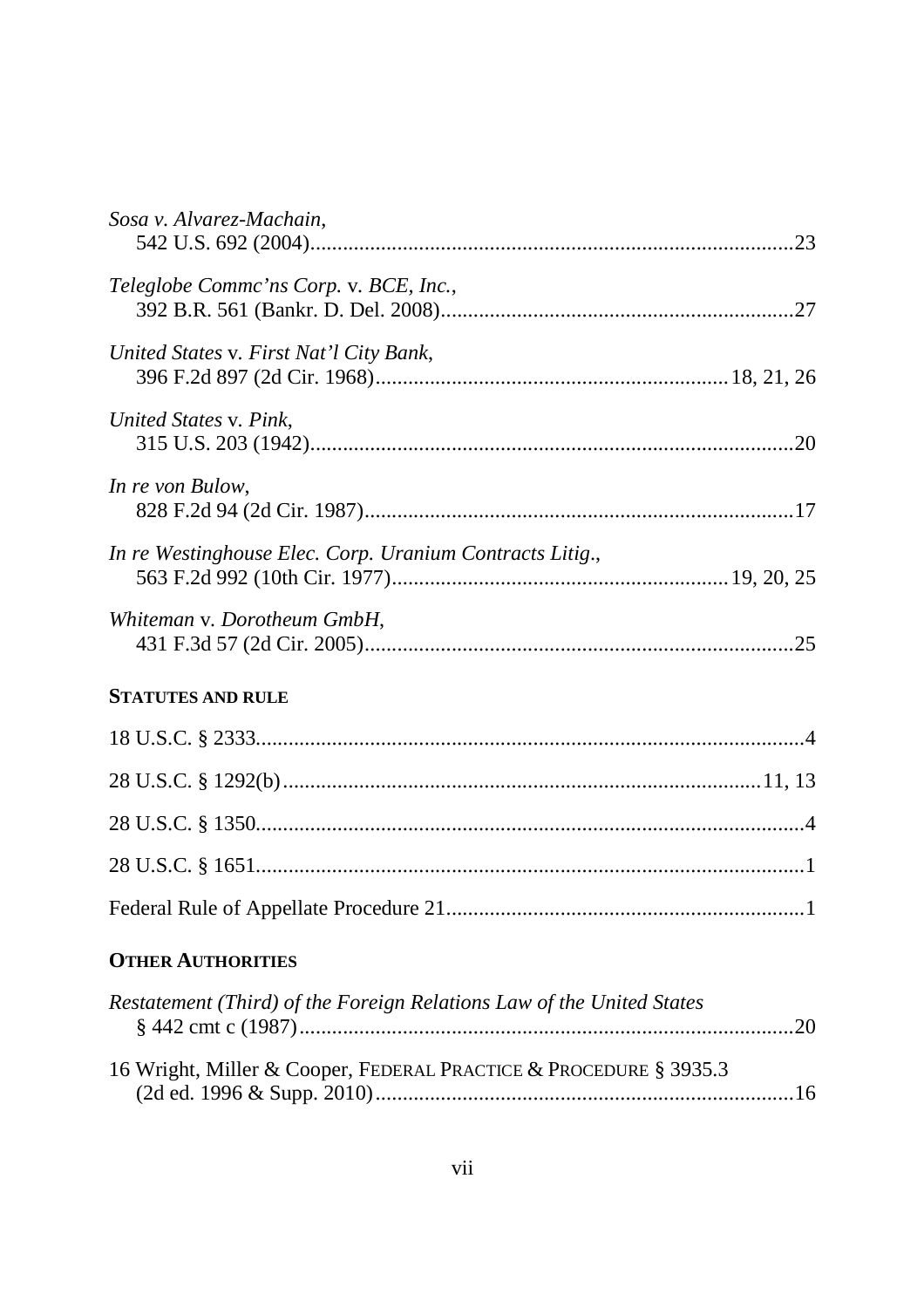Petitioner Arab Bank, plc (the "Bank") respectfully petitions for a writ of mandamus ordering the district court to vacate its July 12, 2010 Decision and Order ("Sanctions Order") (A1). This petition is filed as an alternative to the Bank's appeal pursuant to the collateral order doctrine (noticed Nov. 3, 2010).

#### **STATEMENT OF JURISDICTION**

This Court has jurisdiction under 28 U.S.C. § 1651 and F.R.A.P. 21.

#### **STATEMENT OF THE ISSUE PRESENTED**

Whether mandamus should issue to vacate sanctions imposed for a Jordanian bank's failure to produce account records where (i) the sanctions deprive the bank of its due process right to defend against claims that it knowingly assisted terrorist acts, (ii) production would be a criminal offense in the countries where the bank and records are located, and (iii) the court refused to apply principles of international comity despite the protests of three foreign nations.

#### **INTRODUCTION**

In these consolidated actions, thousands of plaintiffs allege that they were victimized by terrorist attacks in the Middle East and seek massive damages against the Bank under the Alien Tort Statute or Anti-Terrorism Act. Plaintiffs claim that by providing routine banking services to organizations and individuals that allegedly encouraged or engaged in terrorist acts, the Bank knowingly or purposefully assisted in the commission of such acts. The Bank produced over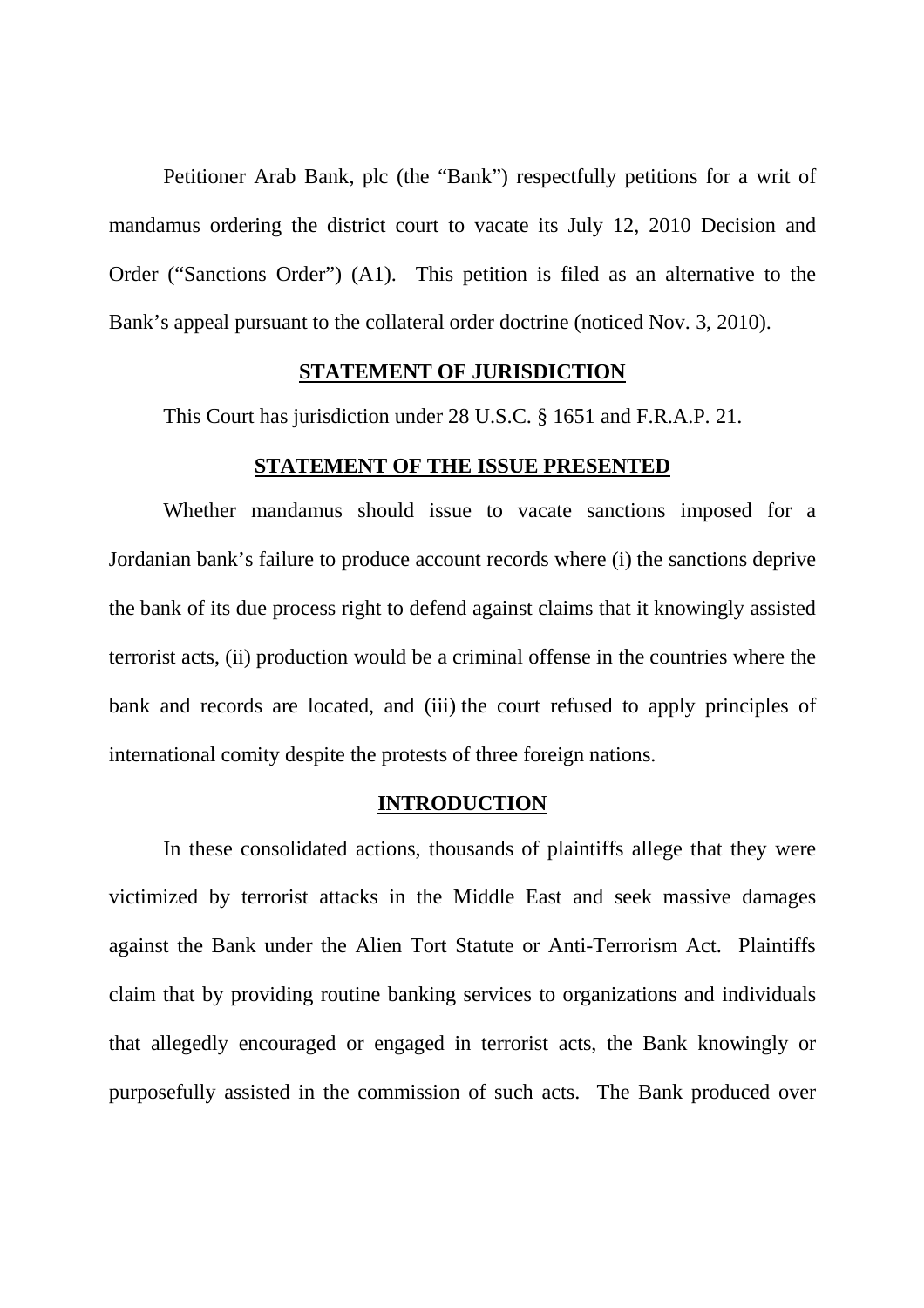200,000 documents and agreed to the depositions of its officers, but declined to produce account records where doing so would violate the financial privacy laws of three foreign nations, subjecting the Bank and its employees to criminal penalties. The Magistrate Judge, who has overseen discovery in these matters for four years, recommended measured sanctions designed to restore the evidentiary balance, but expressly found no basis in the record to impose any sanctions regarding the Bank's knowledge or intent. Judge Gershon rejected that recommendation, holding that because the Bank was unable to fully produce all the requested documents, the jury will be instructed that it may infer that the Bank knowingly and purposefully aided terrorists and the Bank will be precluded from introducing virtually *any* evidence that proves its innocent state of mind.

The issue presented here—whether and how a litigant may be sanctioned for not producing records where disclosure is barred by foreign penal law—is of exceptional importance. To avoid a glaring denial of due process in this enormous case and give much-needed guidance to courts addressing similar conflicts between U.S. and foreign law, this Court's review is urgently needed.

The Sanctions Order disregards basic principles of international comity and risks serious harm to U.S. foreign relations. Comity requires courts to minimize conflicts with the laws of other nations. The Sanctions Order instead uses the Bank's obedience to foreign penal law as a reason to deprive it of any effective

2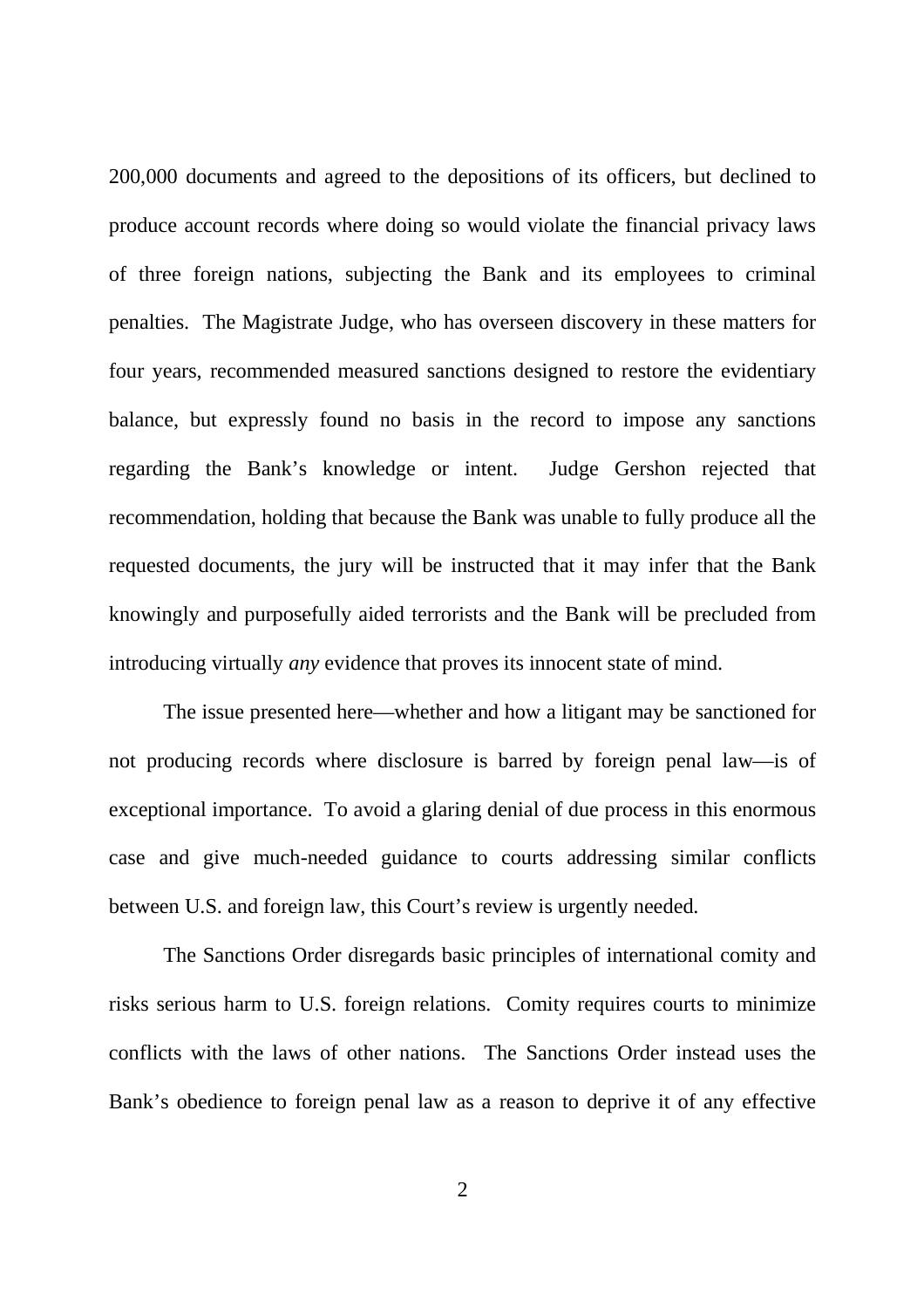defense against plaintiffs' massive damages claims. As Lebanon told the district court, the sanctions order "violates principles of mutual respect for the laws of sovereign nations," and will result in "legal action against Arab Bank and its employees if it attempts to comply with the discovery orders of the court." A2. Letters from Jordan and the Palestinian Authority made the same point. A3, A4. The Sanctions Order flouts decades of precedent—including recent Supreme Court pronouncements —warning against this kind of "legal imperialism." *E.g.*, *F. Hoffmann-La Roche Ltd. v. Empagran S.A*., 542 U.S. 155, 169 (2004).

Understandable sympathy for victims of terrorism should not interfere with resolution of the comity and due process questions at issue. It "is during our most challenging and uncertain moments that our Nation's commitment to due process is most severely tested; and it is in those times that we must preserve our commitment at home to the principles for which we fight abroad." *Hamdi v. Rumsfeld*, 542 U.S. 507, 532 (2004) (plurality op.). The Bank abhors terrorism and seeks only to prove the truthfulness of the statement of the Israeli Defense Forces that there is no evidence that "[Arab] Bank or any of its employees were involved in any way whatsoever in terrorist activities, or funded terrorism." A5. Depriving the Bank of a fair opportunity to show that it never knowingly or purposefully aided terrorists is inconsistent with "our Nation's commitment to due process" and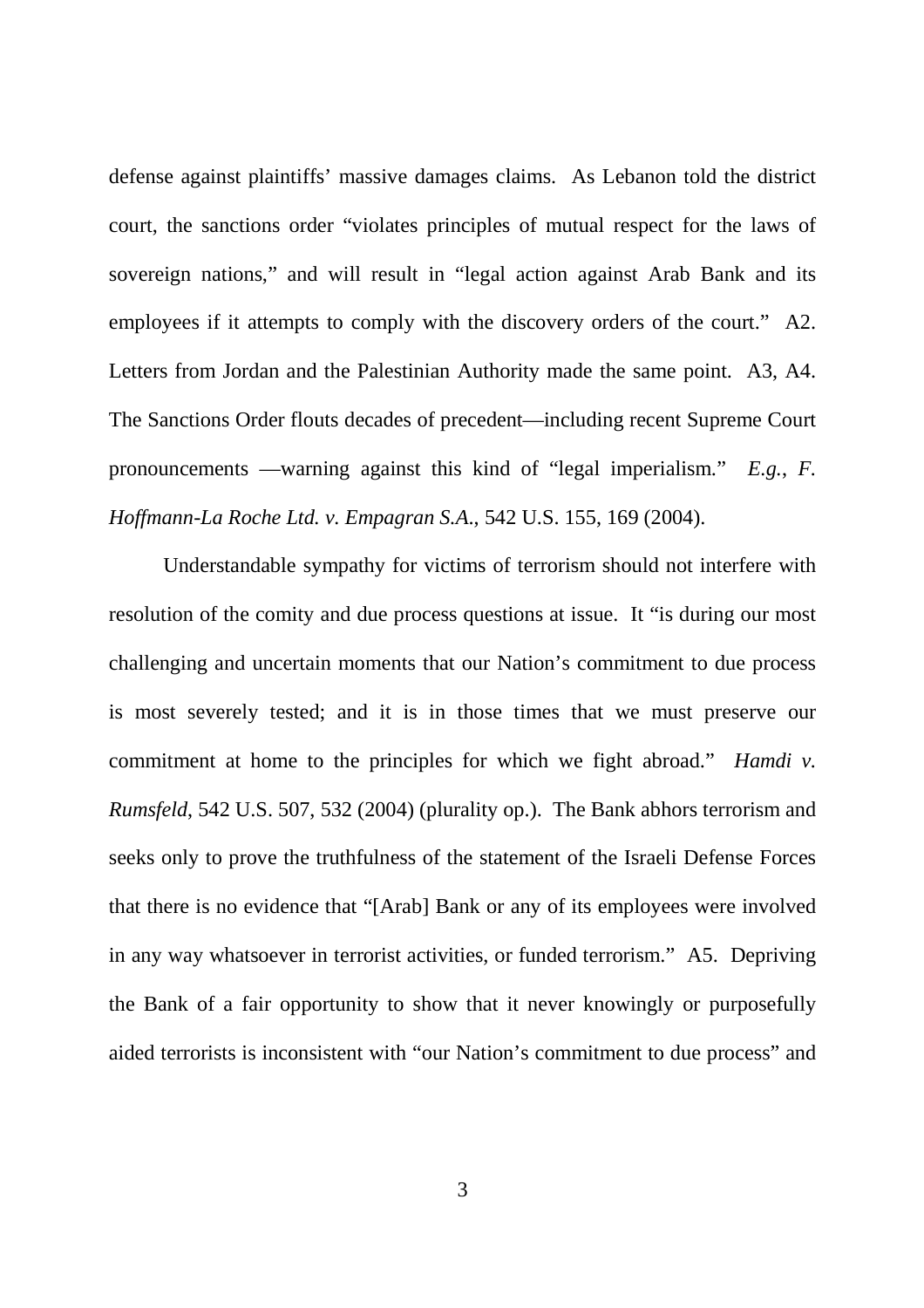a shocking penalty for its unwillingness to violate the criminal laws of its place of domicile. Mandamus review is warranted.

#### **FACTUAL AND PROCEDURAL BACKGROUND**

#### **A. Plaintiffs' allegations**

Plaintiffs are foreign nationals asserting claims under the Alien Tort Statute, 28 U.S.C. § 1350, and U.S. nationals asserting claims under the Anti-Terrorism Act, 18 U.S.C. § 2333. Plaintiffs seek treble and punitive damages against the Bank, which is headquartered in Jordan and has 500 offices in 30 countries and the world's major financial centers, including London, New York, Singapore, Zurich, Paris, Frankfurt, Dubai, Sydney, and Bahrain. Jordan has explained that the Bank is "the leading financial institution" in that nation, and "a pivotal force of economic stability and security in the Kingdom and the broader region." A3.

Plaintiffs claim that the Bank maintained bank accounts and performed routine fund transfers on behalf of charitable organizations that plaintiffs contend were terrorist "fronts." They also allege that the Bank administered a program whereby the Saudi Committee for the Support of the Intifada Al Quds ("Saudi Committee")—a Saudi government-created charity—distributed payments to family members of persons killed or imprisoned as a result of the Israeli-Palestinian conflict. As the district court recognized, plaintiffs must prove that the Bank not only provided these services but did so "with the purpose of financing or

4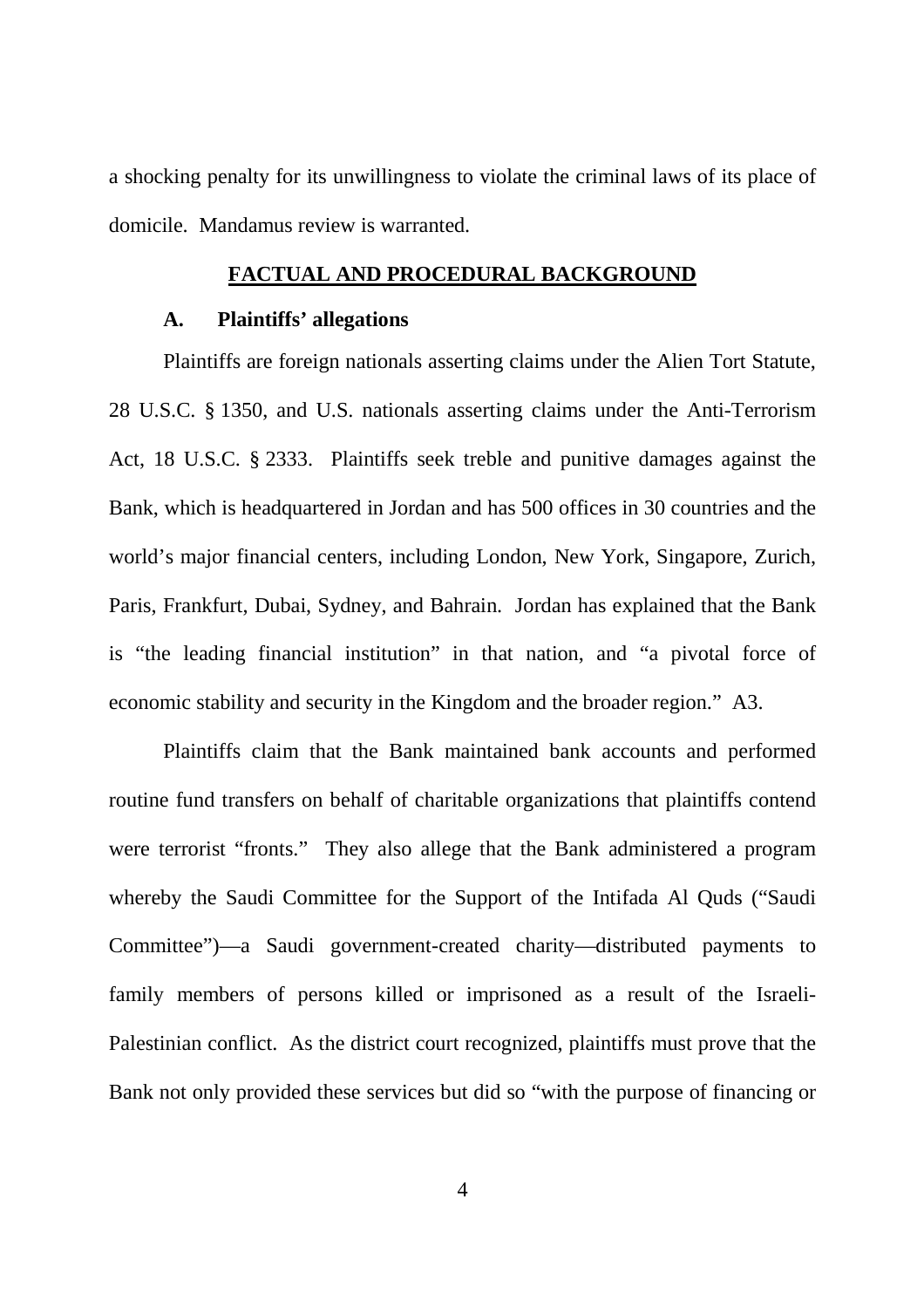incentivizing the terrorist acts alleged." A1 at 4. Four years of costly pretrial discovery, including depositions of key bank officers, have focused on that pivotal state of mind issue. But for the Sanctions Order, the Bank would be entitled to prove its innocence.

#### **B. Applicable financial privacy laws**

Most of the records at issue are located in the Bank's branches in Jordan, Lebanon, and the Palestinian territories. A6 at 3-4. Those governments have enacted laws that prohibit banks from disclosing records without customer consent, reflecting their longstanding commitment to personal privacy as a fundamental human right. *Id.* at 6. Violations carry criminal penalties, including fines and incarceration. *Id*. at 5. It is undisputed, as the Magistrate Judge overseeing discovery found, that disclosure of these records "would violate the laws of foreign jurisdictions and expose not only the Bank, but its employees, to criminal sanctions." A7 at 5. As Jordan's government wrote to Secretary of State Clinton in a letter filed with the district court, "any violations by Arab Bank of these banking laws will expose it to the imposition of sanctions," including fines, imprisonment, and damages awards. A3.

Each of the affected governments provided their views directly to the district court, describing the importance of their banking laws and urging the court to respect them. The Central Bank of Jordan wrote that it "would strongly urge the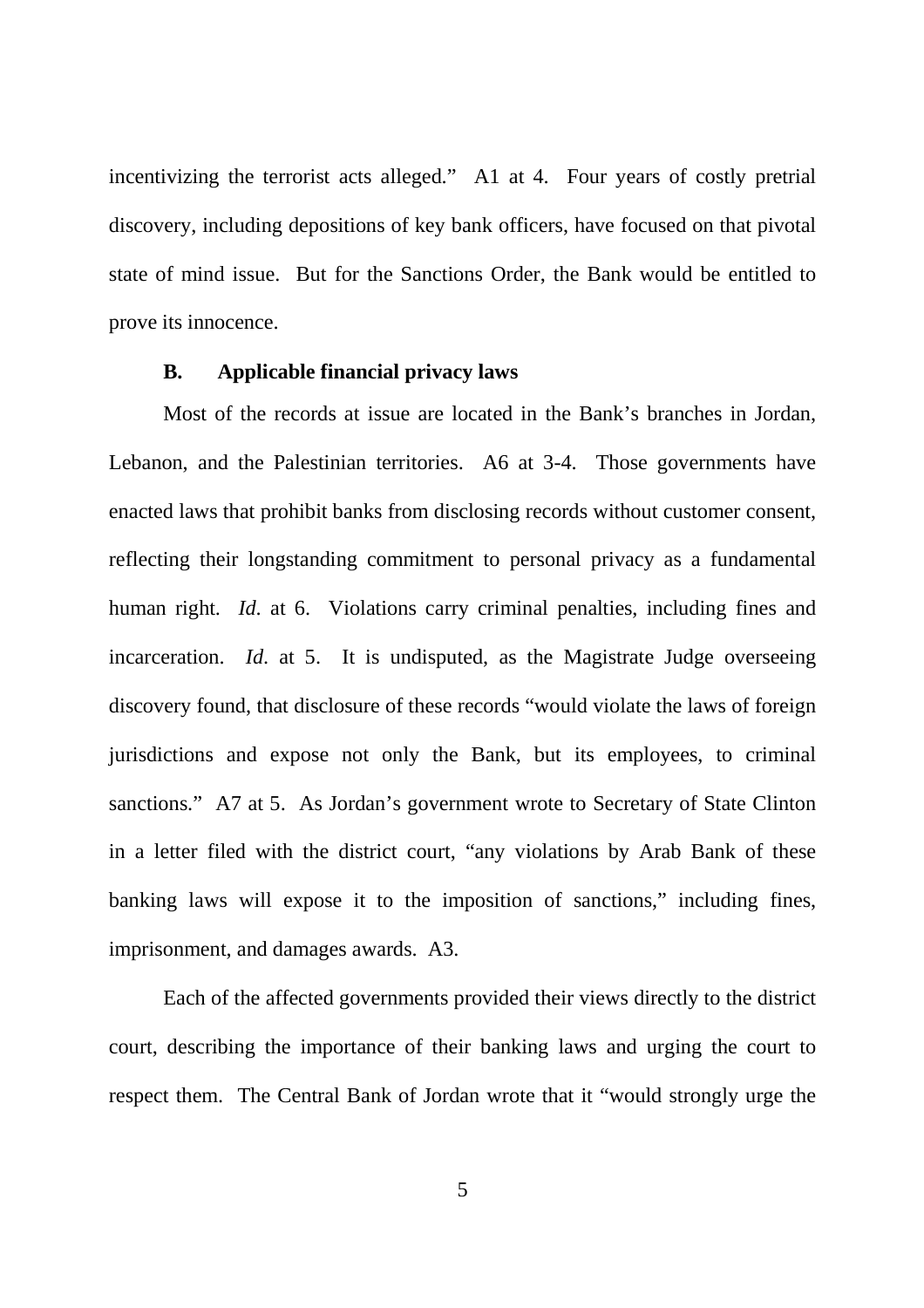New York Court not to take a position that would place the Arab Bank in violation of the Banking Law." A8. The Palestinian Monetary Authority similarly declared that "any such disclosure would constitute a criminal violation and subject Arab Bank and Bank employees to possible imprisonment fines, or both." A9. Jordan, Lebanon and the Palestinian Authority repeated these formal statements in recent filings urging Judge Gershon to reconsider her Sanctions Order. A2, A3, A4.

# **C. The Bank's significant efforts to produce information without violating foreign-law obligations**

The Bank has made extensive and extraordinarily costly efforts to comply with plaintiffs' discovery demands within the framework of these privacy laws. Most importantly, in June 2006 the Bank obtained the Saudi Committee's consent to disclose all documents relating to its transactions. The Bank then produced *every document in its possession* relating to the Saudi Committee, including each of the Committee's payment instructions and all of the Bank's internal communications relating to those instructions. The only exceptions were individual beneficiaries' account documents and other beneficiary records over which the Saudi Committee lacked disclosure authority. The Bank's production of Saudi Committee materials contained some 180,000 documents. A7 at 7.

In early 2006, the Bank also obtained permission from the Lebanese Special Investigation Committee ("LSIC") to produce documents relating to a specific account identified in plaintiffs' pleadings. A10. The Bank likewise produced all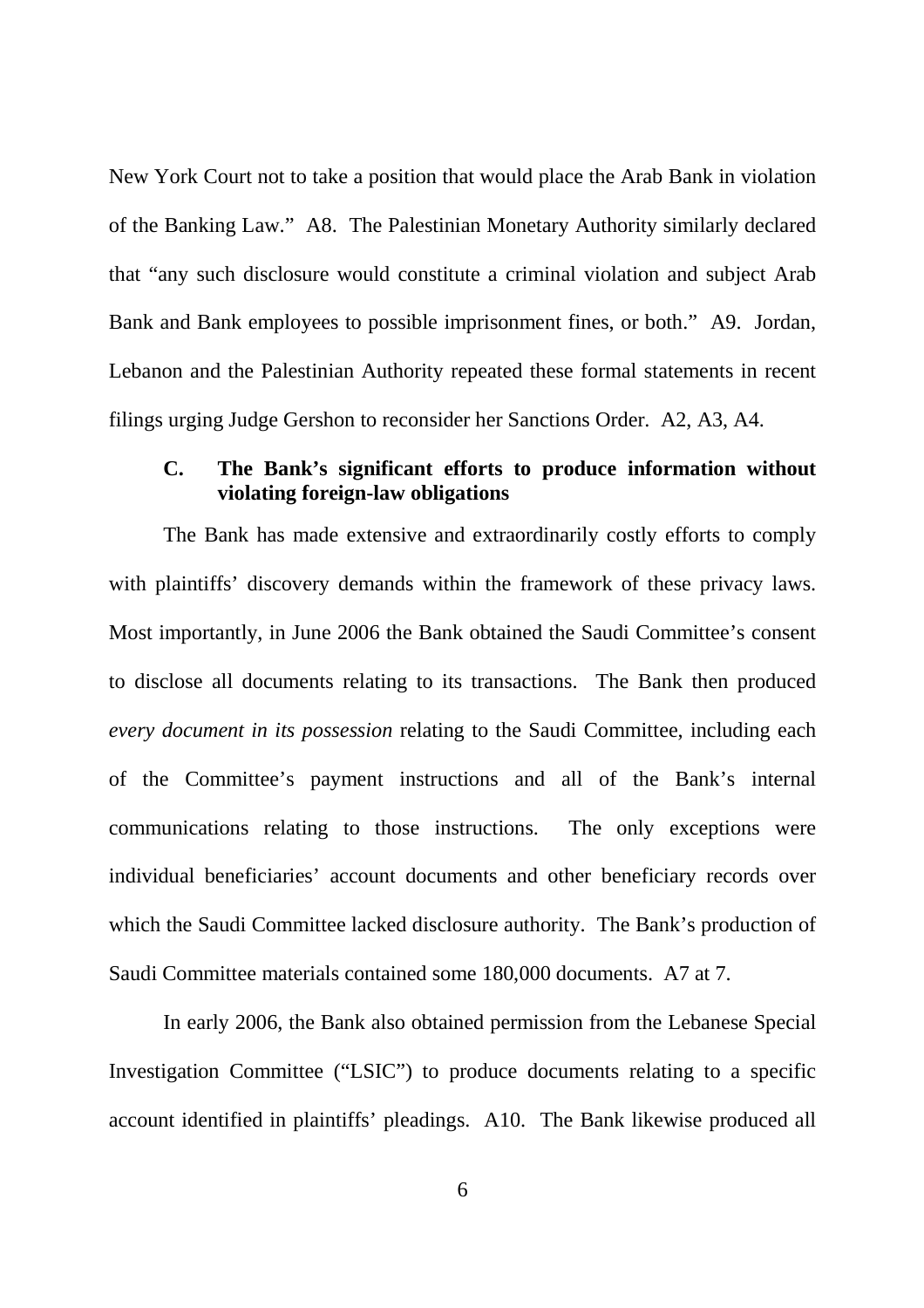documents previously provided to the Department of Justice for its prosecution of the Holy Land Foundation and to the Office of the Comptroller of Currency for its examination of the Bank. Overall, as the Magistrate Judge noted, "defendant's efforts have resulted in the disclosure of over 200,000 documents that are subject to bank secrecy laws." A7 at 8.

Other efforts made by the Bank to secure permission were rejected by government authorities. The Bank petitioned the Jordanian courts to allow it to disclose records covered by Jordan's financial privacy law and obtained a ruling allowing it to do so, but that ruling was overturned on an appeal by the account holder. The Bank's request to the LSIC for additional account records also was turned down. The Bank's petitions to Palestinian authorities for permission to produce documents were denied. And the governments of Germany, France, and the United Kingdom, among others, also denied permission to produce additional records sought by plaintiffs. Surveying these efforts, the Magistrate Judge found that "defendant has undertaken a number of steps contemplated to permit disclosure of documents prohibited by foreign bank secrecy laws, and by virtue of those steps has been able to produce a substantial quantity of documents sought by plaintiffs." A7 at 10. The only requested records not produced were those for which the Bank would face criminal liability for unauthorized disclosure.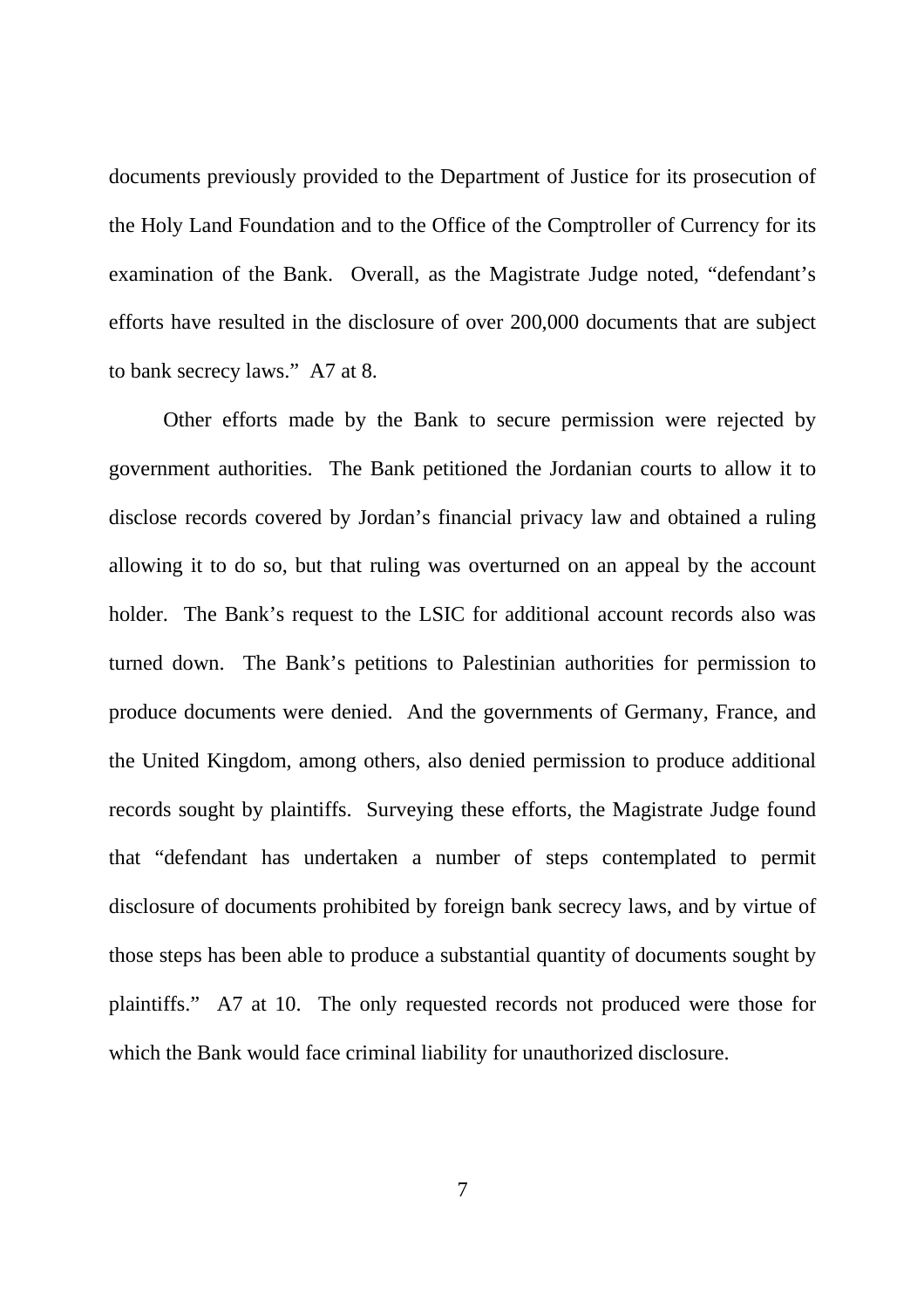# **D. The Bank's further efforts to secure permission to disclose confidential records after its objections were overruled**

Against this backdrop, plaintiffs moved for an order overruling the Bank's objections to producing information barred by foreign law. On November 25, 2006, the Magistrate Judge granted plaintiffs' motion. A6. Judge Gershon affirmed that ruling on appeal, summarily rejecting the Bank's objection that international comity required a different result. A11 at 3.

Plaintiffs also asked for sanctions, which Judge Pohorelsky refused. Instead, he gave the Bank an opportunity to make additional good-faith efforts to secure permission to produce documents. He noted that the Bank already had submitted a motion for the issuance of letters rogatory to the governments of Lebanon and Jordan and to the Palestinian Monetary Authority. A1 at 7 & n.3. Accordingly, in June 2007, the Bank prepared—and the Magistrate Judge issued—formal Letters of Request to the Palestinian and Jordanian authorities seeking waiver of their financial privacy laws. A7 at 7.

These Letters of Request were denied in September 2007. The governments explained that they lacked power to waive the applicable laws based on a request from a U.S. court. A12. In denying the court's request, Jordan's banking authorities expressly warned that "waiving banking secrecy as reflected in the request would expose your bank to the imposition of a sanction or action or

8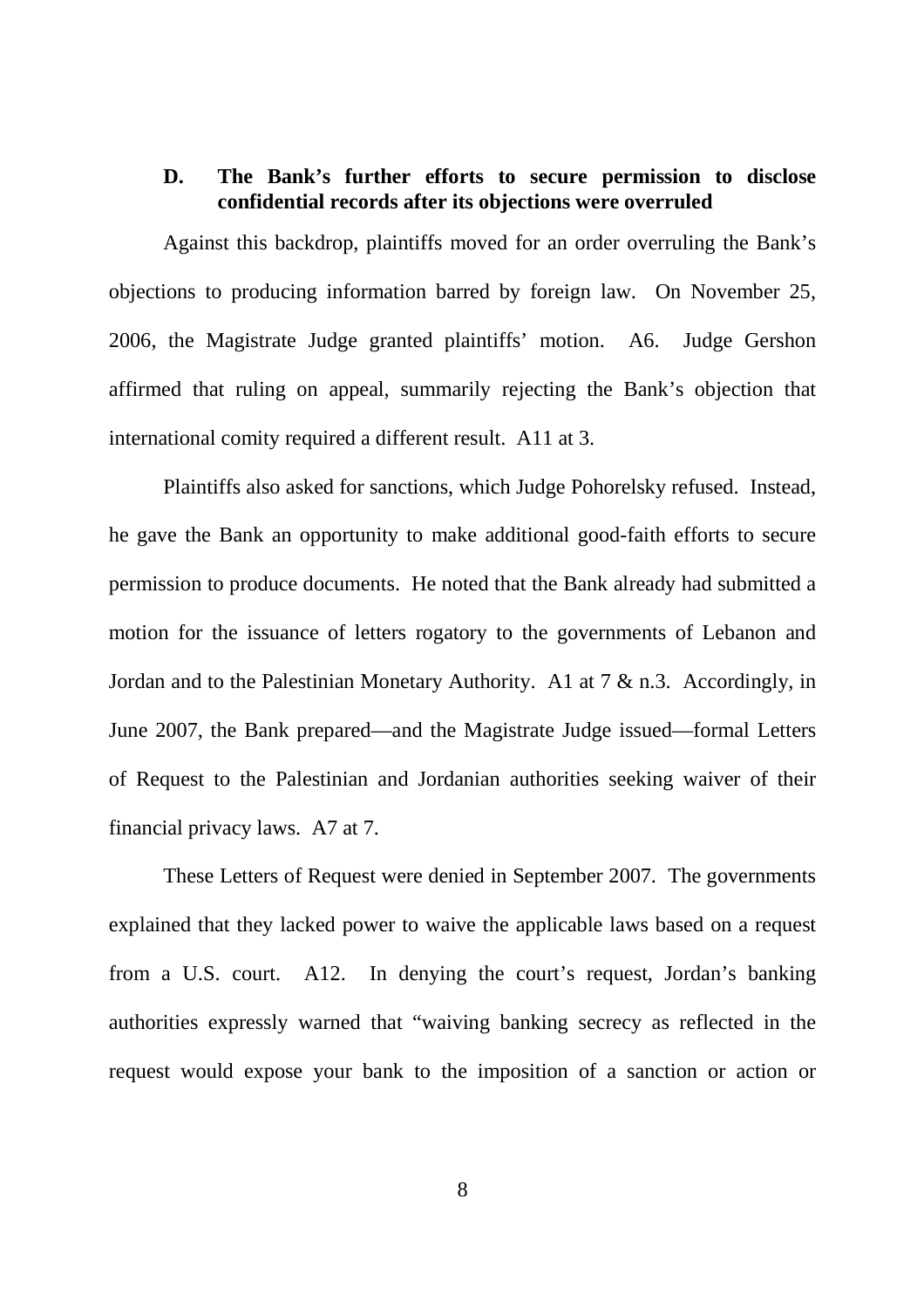broader sanctions or actions provided for in Article (88) of the Banking Law," including imprisonment, fines, and damages. *Id*. at 1.

#### **E. The Magistrate Judge's sanctions report**

Plaintiffs then renewed their request for sanctions. Having closely supervised discovery for four years, Judge Pohorelsky was intimately familiar with the bank records dispute. Drawing on that knowledge, he fashioned a limited sanction that would "restore the evidentiary balance" created by the missing documents, while not unduly punishing the Bank for its unwillingness to produce materials protected by bank confidentiality laws. A7 at 2-3. In particular, he drew a distinction between sanctions addressing the Bank's performance of financial services and sanctions addressing the Bank's *state of mind*.

Because the withheld records would have revealed the identity of the customers for whom the Bank performed financial services, the Magistrate Judge held that the jury should be allowed to draw adverse inferences on that issue. Thus, for example, the jury could infer that certain individuals who received assistance through the Saudi Committee program were terrorists or relatives of terrorists. A7 at 17-19; A13.

Significantly, however, Judge Pohorelsky rejected plaintiffs' proposed stateof-mind sanctions. He explained that an instruction about the Bank's knowledge and intent in providing financial services was not supported by the record and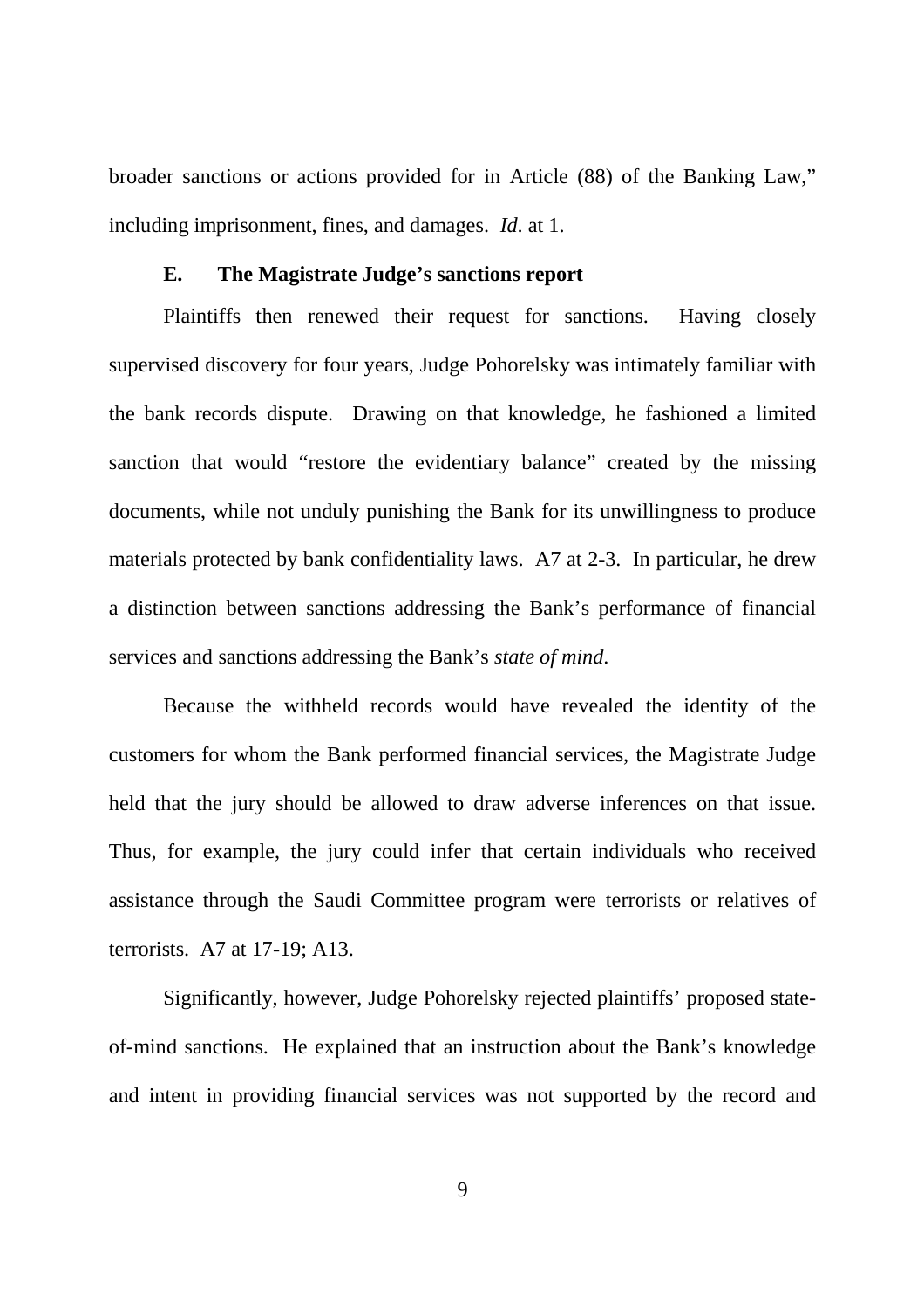would be impermissibly punitive: "*There has been no showing that withheld evidence would be likely to provide direct evidence of the knowledge and intent of the Bank in providing the financial services at the heart of this case*." A7 at

15 (emphasis added); see also *id*. at 19-20 ("Neither the proposed factual findings nor an adverse inference instruction are warranted with respect to the defendant's knowledge or state of mind").

Judge Pohorelsky also refused to preclude the Bank from offering testimony or evidence that might be subject to cross-examination using withheld evidence. A7 at 20-21. He explained that such a sanction would unfairly "prevent the defendant from offering a broad range of evidence." *Id.* at 20. Finally, he rejected plaintiffs' request for attorney's fees, finding that "defendant's failure to provide court-ordered discovery is substantially justified." *Id*. at 21.

#### **F. Judge Gershon's Sanctions Order**

Plaintiffs appealed. Without holding any hearing, Judge Gershon imposed the very state-of-mind sanctions that Judge Pohorelsky found unwarranted. First, she ruled that plaintiffs were entitled to an adverse inference that the withheld materials "would have demonstrated that defendant acted with a culpable state of mind," that is, the Bank knowingly and purposefully provided financial services to terrorists. A1 at 26. Second, she ruled that the Bank would be *precluded* from introducing *any* evidence of its state of mind "that would find proof or refutation in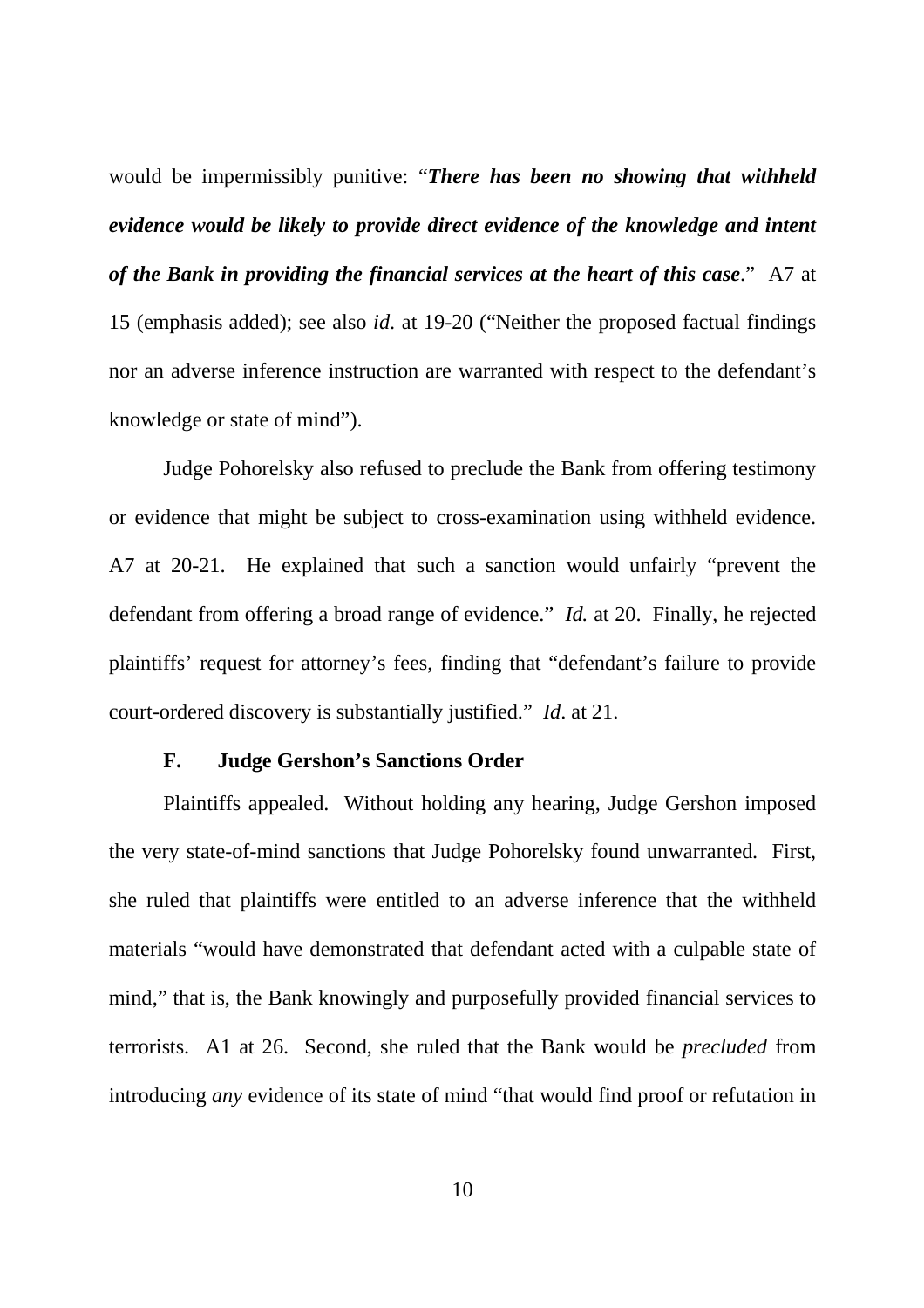the withheld documents." *Id*. at 29. In practice, this sanction guts the Bank's due process right to introduce evidence that a given customer was not generally known to be a terrorist, or that the Bank "had no knowledge a certain Bank customer was a terrorist if it did not produce that person's complete account records." *Id*.

These sanctions—inaccurately characterized by Judge Gershon as not "severe" (A1 at 18 n.11)—are devastating. They all but eliminate plaintiffs' burden of proof on the critical (and hotly contested) mens rea issue at the heart of this case. They also strip away the Bank's ability to mount a full defense using a range of evidence other than the withheld bank records, including the 200,000 records the Bank did produce and voluminous transcripts of Bank witness testimony, even though plaintiffs made "no showing" that any document demonstrates guilty state of mind. A7 at 15. As Lebanon put it, "that decision \* \* \* violates principles of mutual respect for the laws of sovereign nations and puts a commercial enterprise in an untenable position of having to choose between breaking the laws of our Republic where it operates and being subject to severe sanctions." A2.

On October 5, 2010, Judge Gershon denied the Bank's motions for reconsideration and for certification under 28 U.S.C. § 1292(b). A14, A15. The reconsideration order confirms the severity of the sanctions, reiterating that at trial the Bank will be barred "from making evidentiary submissions or arguments in its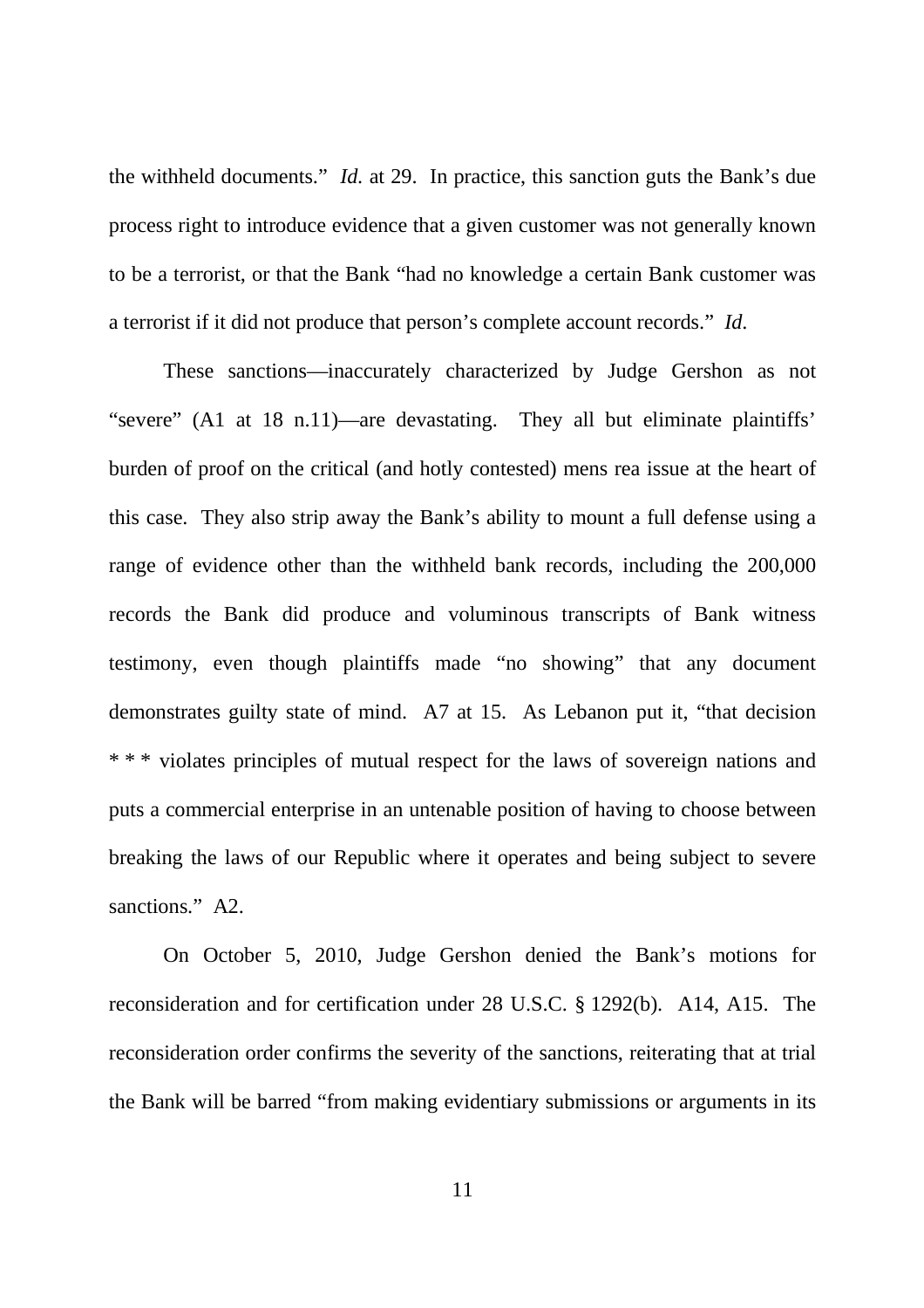defense that the withheld documents *could* disprove." A14 at 4 (emphasis added). The court called its sanctions order "remedial" (*id*.), but the remedy cuts off the Bank's ability to prove its innocent state of mind, the pivotal issue in this litigation. Although the court said it did consider international comity at the sanctions stage (*id*. at 6), the cited passage of the Sanctions Order states that while courts consider hardship at the compulsion stage, they "are not required to consider it anew in reviewing a request for sanctions." A1 at 12. Judge Gershon said the Bank failed to raise a comity objection to the Magistrate Judge's report. The Bank's comity argument, however, focuses on the adverse inference and preclusion ordered by Judge Gershon, not on the balanced sanction recommended by the Magistrate Judge. The Sanctions Order and the Magistrate Judge's Report are in direct conflict on this critical issue. Judge Gershon also dismissed recent Supreme Court comity decisions without discussion and refused to consider letters from Lebanon and the Palestinian National Authority asking the court to reconsider its Sanctions Order in light of the affront to their national interests, as well as a similar letter from Jordan to Secretary of State Clinton that was provided to the court. A2-A4.

#### **REASONS WHY THE WRIT SHOULD ISSUE**

There are "three conditions" to issuance of a writ of mandamus: "(1) the party seeking issuance of the writ must have no other adequate means to attain the relief [it] desires; (2) the issuing court, in the exercise of its discretion, must be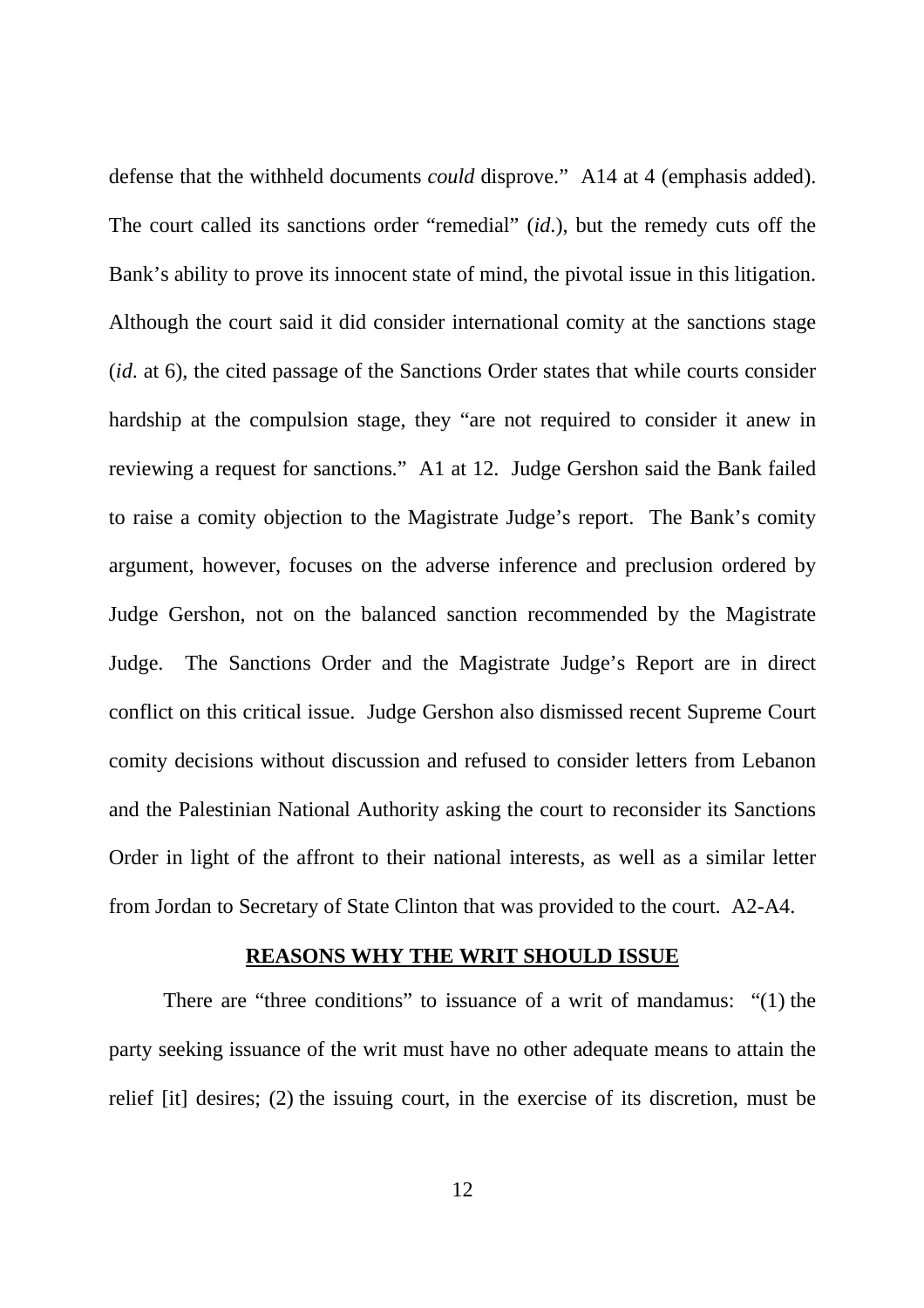satisfied that the writ is appropriate under the circumstances; and (3) the petitioner must demonstrate that the right to issuance of the writ is clear and indisputable." *In re City of New York*, 607 F.3d 923, 932-33 (2d Cir. 2010). All three requirements are met here.

#### **I. Mandamus Provides The Only Adequate Means To Relief.**

Unless this Court assumes jurisdiction of the Bank's collateral order appeal, mandamus is the only means available to review the Sanctions Order. The district court denied petitioner's motion to certify under 28 U.S.C. § 1292(b). And waiting to appeal until a final judgment is entered is simply not a viable option. The district court plans to try the claims in groups with respect to liability, with damages to be determined if and when there is a liability finding, presenting the prospect of a long delay between any liability finding and final judgment. Thus, the Sanctions Order puts the Bank in an impossible position. If it were to succumb to the pressure exerted by the Order and produce the withheld documents, it would face criminal penalties in three different countries for violating local bank confidentiality laws.<sup>1</sup> If the Bank were to stand fast and submit to trying the first group of claims with its hands effectively tied behind its back, it would face the

<sup>&</sup>lt;sup>1</sup> See *In re Sims*, 534 F.3d 117, 129 (2d Cir. 2008) (granting mandamus where "a remedy after final judgment cannot unsay the confidential information that has been revealed"); accord *In re Sealed Case*, 151 F.3d 1059, 1065 (D.C. Cir. 1998).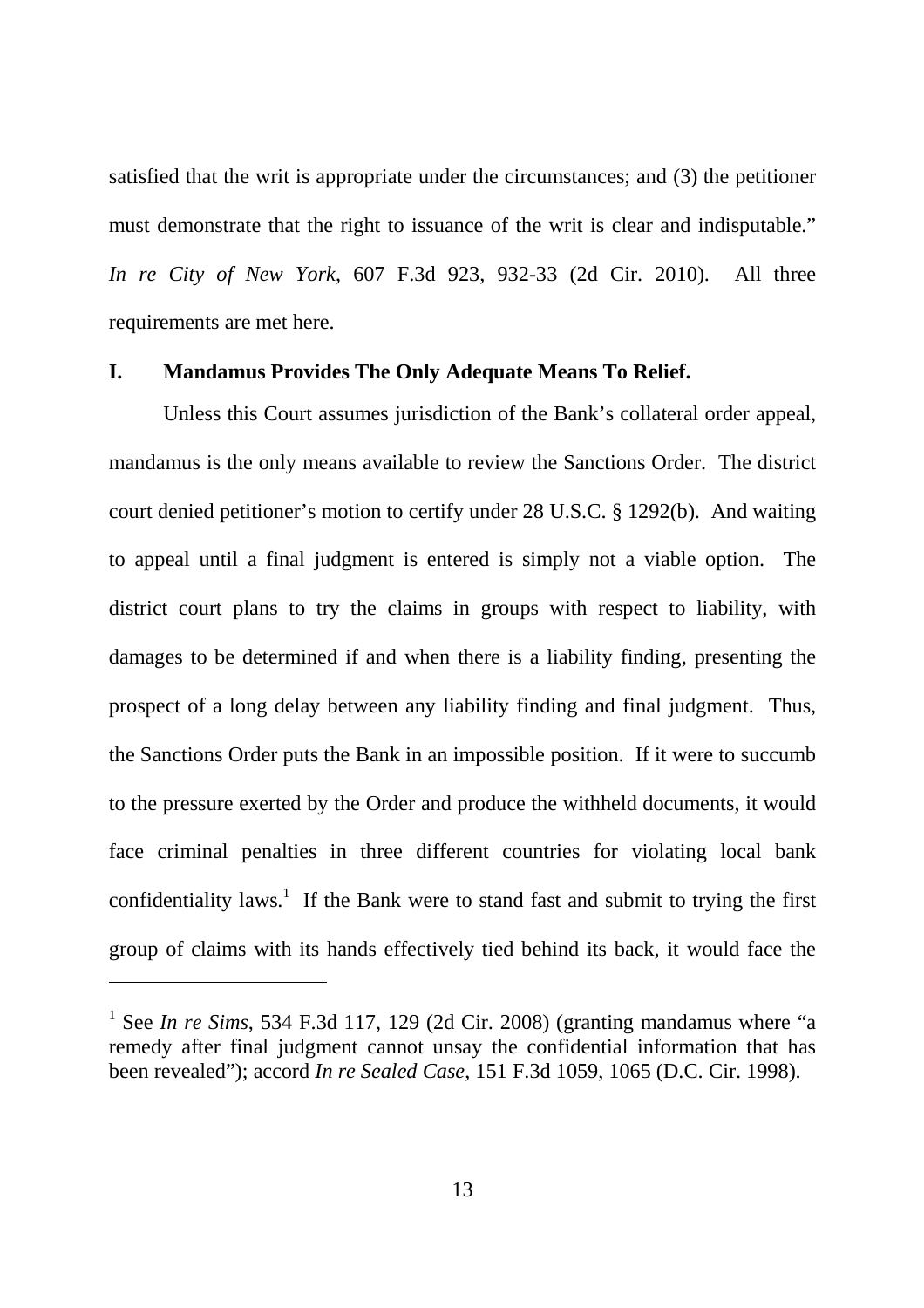prospect of being branded a terrorist accomplice by a U.S. jury. The Bank might not survive such a verdict long enough to take an appeal. Customers and correspondent banks are unlikely to be willing to do business with a bank that has been adjudicated a terrorist no matter how baseless and unfair such a determination might be. As a result, a successful appeal following entry of judgment could not begin to repair the damage that would be inflicted on the Bank's reputation and business prospects by an adverse judgment tainted by improper sanctions.

In less dire situations, where banks have been forced to choose between contempt sanctions and violating foreign bank confidentiality laws, courts have not hesitated to grant mandamus. As the Ninth Circuit explained in *Credit Suisse v. U.S. Dist. Ct.*, 130 F.3d 1342, 1346 (9th Cir. 1997), "[r]equiring the Banks to choose between being in contempt of court and violating Swiss law clearly constitutes severe prejudice that could not be remedied on direct appeal." Accord *In re Philippine Nat'l Bank*, 397 F.3d 768, 774 (9th Cir. 2005) (granting mandamus where discovery risked "violating Philippine bank secrecy laws" and imposing "severe prejudice that could not be remedied on direct appeal"); *D&H Marketers, Inc. v. Freedom Oil & Gas, Inc*., 744 F.2d 1443, 1446 (10th Cir. 1984) (mandamus granted where compliance with order would be "violation of foreign law" and court could not "ameliorate the consequences" after final judgment).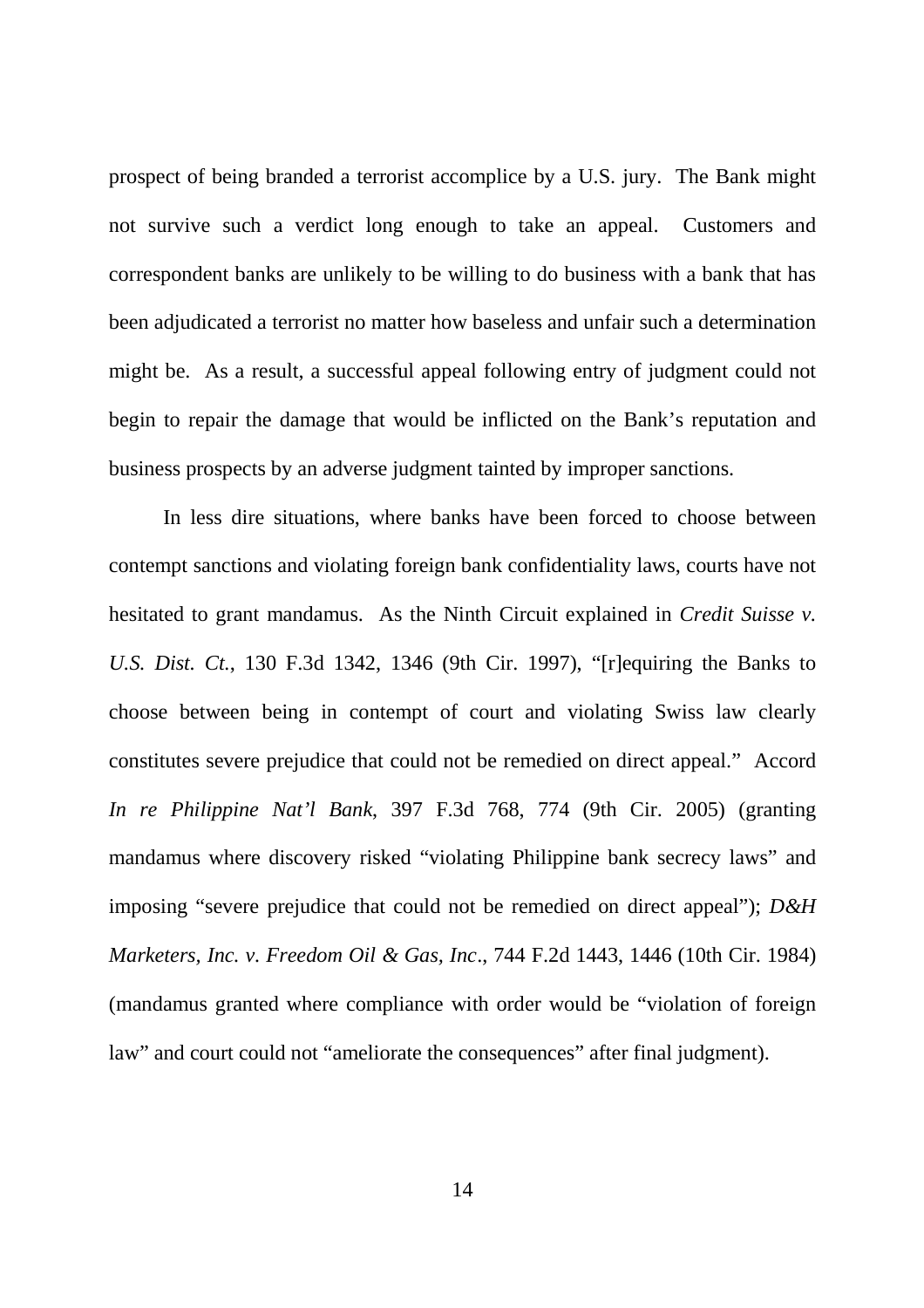Delaying appellate review would threaten not only the Bank's interests but also those of the nations whose laws the district court so cavalierly disregarded. As the Palestinian Monetary Authority explained, the financial confidentiality laws are critical to maintaining the stability of the financial system in that troubled area of the world: "the obvious effect [of compelling disclosure], apparent to anyone who is familiar with the actual conditions and circumstances in the Palestine Territories, would be the flight of individual customers from the Palestinian banking system, with the residual impact on the ability of the PMA to regulate that system, including the identification and interdiction of unauthorized or illegal monetary transactions." A4. As the three governments advised the district court after its ruling, to severely sanction the Bank for complying with those laws is both fundamentally unfair and disruptive of U.S. relations in the region.

In extraordinary cases like this one, mandamus serves a vital purpose: forestalling "the development of discovery practices and doctrine that unsettle and undermine" important public interests. *In re County of Erie*, 473 F.3d 413, 417 (2d Cir. 2007); see *In re Austrian & German Holocaust Litig.*, 250 F.3d 156, 163 (2d Cir. 2001) (granting mandamus due to "strong public interest in expeditiously deciding the issues presented"). Granting this petition now will guide the district courts on the important and sensitive issues raised in this and other cases. See *In re Asbestos Sch. Litig.*, 46 F.3d 1284, 1295 (3d Cir. 1994) (Alito, J.) (in cases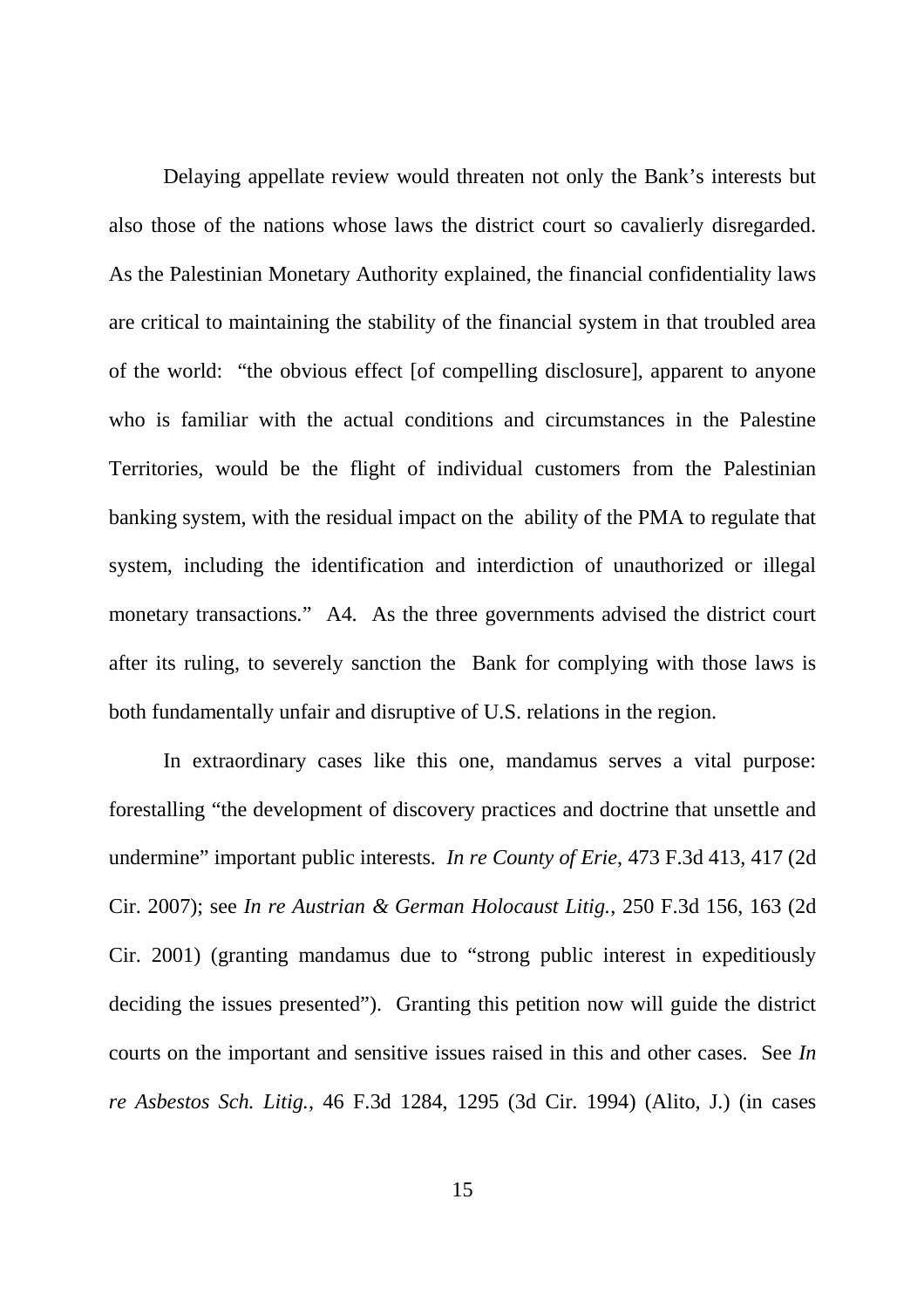involving the public interest, the problems caused by awaiting a final judgment extend "well beyond the mere expense and inconvenience of litigation").

## **II. Mandamus Is Appropriate Under The Circumstances.**

Mandamus is warranted to review erroneous discovery orders and sanctions, particularly when such orders infringe principles of international comity.

## **A. Mandamus is warranted because the Sanctions Order raises novel and significant legal issues in the discovery context.**

"Mandamus has shown prominently in the constellation of appellate devices to review discovery orders," particularly when "important interests are at stake." 16 Wright, Miller & Cooper, FEDERAL PRACTICE & PROCEDURE § 3935.3, at 604- 05 (2d ed. 1996 & Supp. 2010). It is "available to protect claims that discovery threatens an irreparable invasion of important privacy interests." *Ibid*. The writ thus facilitates "immediate review of some of the more consequential \* \* \* rulings" and serves as a "useful safety valve[] for promptly correcting serious errors." *Mohawk Indus., Inc. v. Carpenter*, 130 S. Ct. 599, 608-09 (2009). Mandamus is particularly appropriate where there is "a novel and significant question of law" and "a legal issue whose resolution will aid in the administration of justice." *City of New York*, 607 F.3d at 939 (granting mandamus to review applicability of privilege to civil discovery of police records).

This Court often has granted mandamus in the discovery context. *E.g.*, *Sims*, 534 F.3d at 129 (compelled disclosure of privileged mental health records); *County*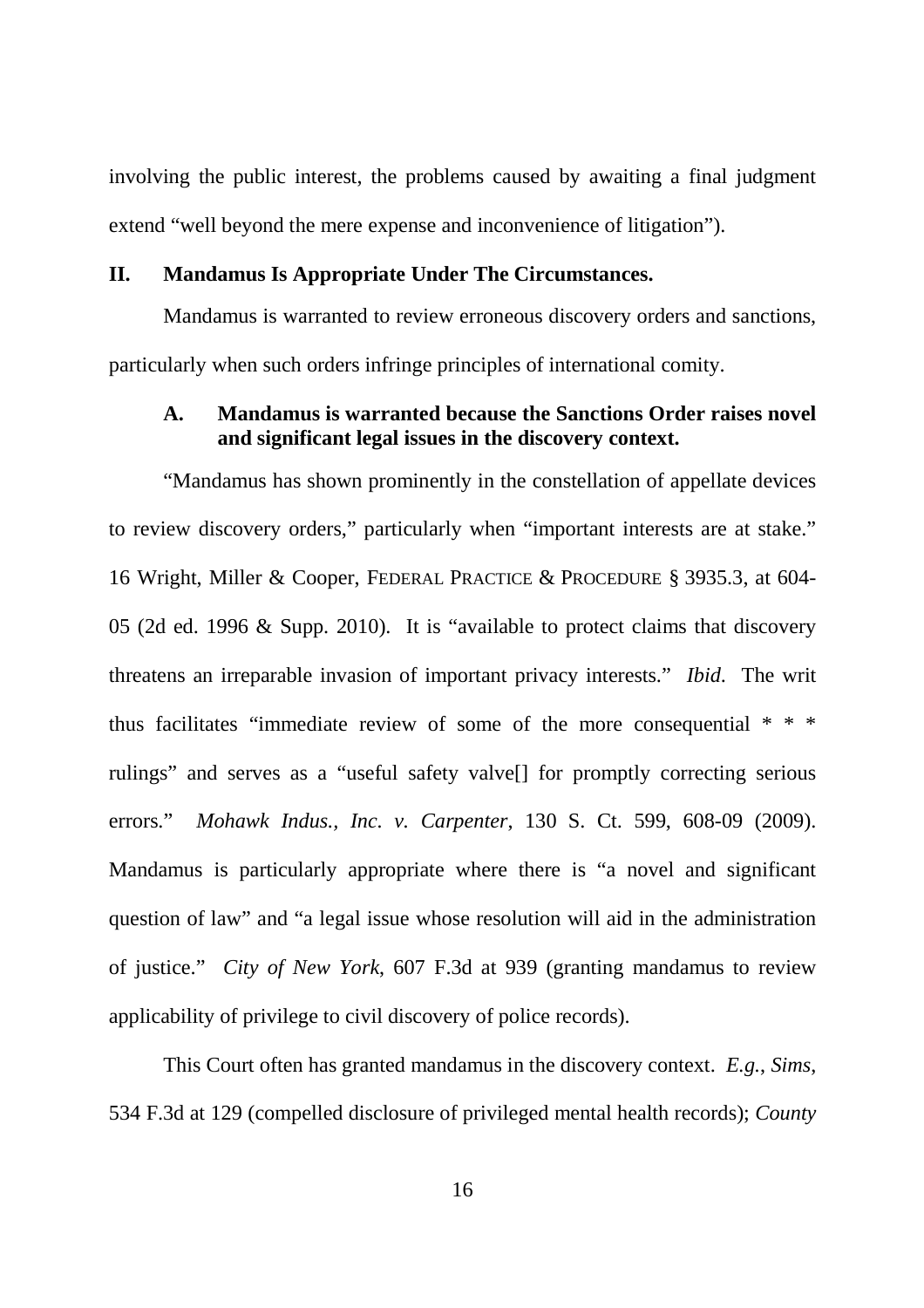*of Erie*, 473 F.3d at 417 (disclosures subject to attorney-client privilege); *In re Long Island Lighting Co.*, 129 F.3d 268, 270-71 (2d Cir. 1997) (production order raising novel privilege issue); *In re von Bulow*, 828 F.2d 94, 100 (2d Cir. 1987) (application of attorney-client privilege). In such cases, mandamus "may forestall future error" by providing "guidance for the courts of our Circuit in an important, yet underdeveloped, area of law," as well as by aiding potential litigants in "organizing [their] affairs in the shadow of the law." *City of New York*, 607 F.3d at 942. Other courts of appeals agree. *E.g.*, *EEOC v. Carter Carburetor Div.*, 577 F.2d 43, 48 (8th Cir. 1978) (mandamus issued because "the district court exceeded its judicial power in limiting the evidence" at trial as a discovery sanction).

If the modest single-party interest underlying a privilege claim in an ordinary case is important enough to warrant mandamus, the far more consequential interests underlying financial privacy laws—involving the personal privacy of thousands of customers and the public policy of sovereign governments—are even more so in a gargantuan proceeding such as this one. Mandamus is justified where there is even "some" uncertainty regarding the right to withhold discovery if "the need for clarification is of sufficient importance." *In re County of Erie*, 546 F.3d 222, 224 (2d Cir. 2008). Here, the sharp difference between Judge Gershon and Judge Pohorelsky on appropriate sanctions strongly confirms the need for this Court's guidance.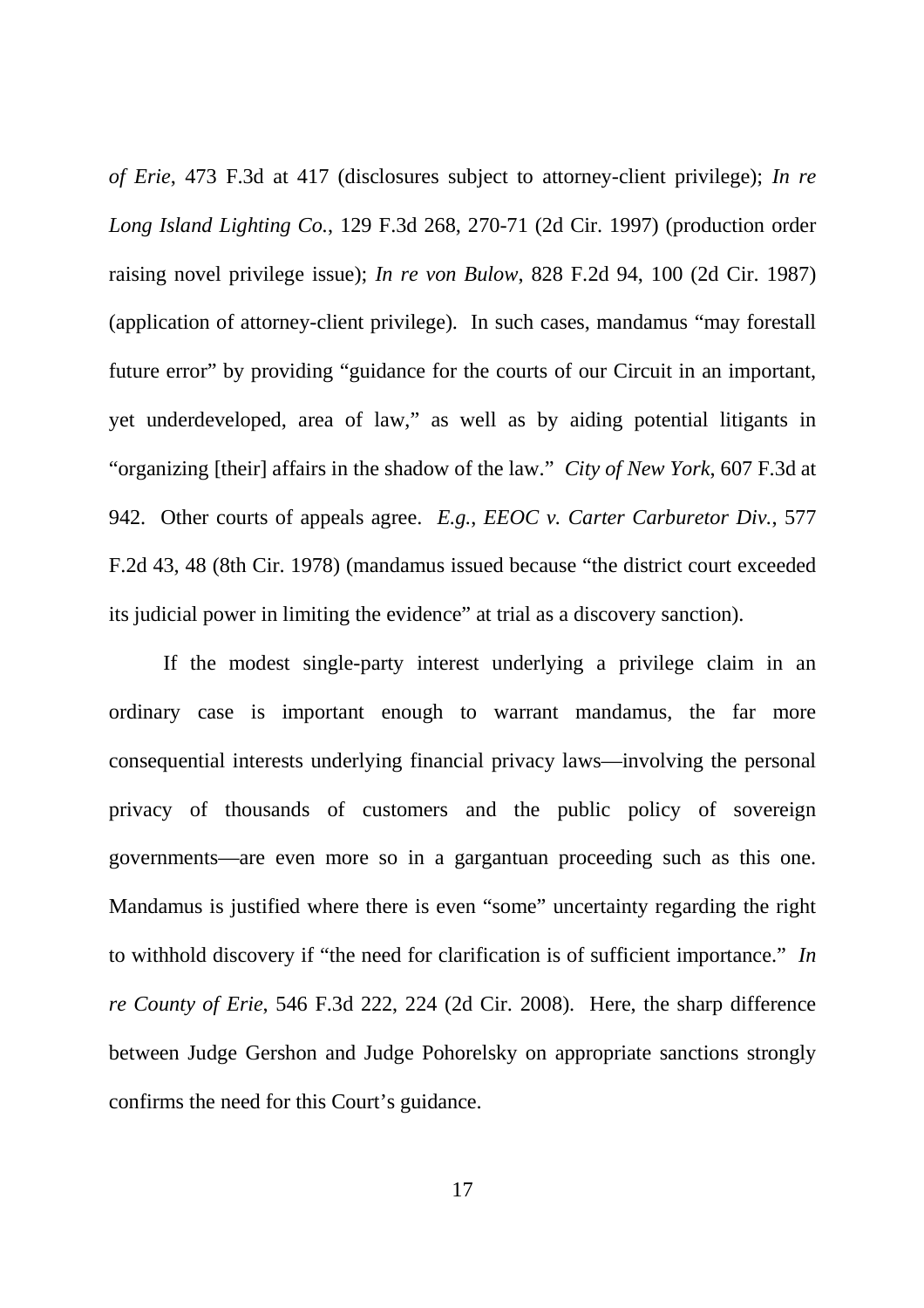# **B. Mandamus is warranted because the Sanctions Order violates international comity.**

The Sanctions Order severely penalizes the Bank for refusing to violate the penal laws of foreign nations. This frontal assault on international comity risks adverse consequences for the United States in a highly sensitive part of the world.

# **1. The district court erred in imposing onerous sanctions without considering international comity.**

International comity requires a district court "to minimize possible conflict between its orders and the law of a foreign state affected by its decision." *United States v. First Nat'l City Bank*, 396 F.2d 897, 902 (2d Cir. 1968); see *Doe v. United States*, 487 U.S. 201, 218 n.16 (1988) ("international comity questions [are] implicated by the Government's attempts to overcome protections afforded by the laws of another nation"). The district court defied those principles by imposing unprecedented and outcome-determinative sanctions in this massive case without reference to the compelling foreign interests at stake and by expressly refusing to consider the hardship the Bank faced from its conflicting legal obligations. A1 at 12. Mandamus is justified in these circumstances. See *In re Papandreou*, 139 F.3d 247, 251 (D.C. Cir. 1998) (granting mandamus petition based on "the demands of international comity" and overturning discovery orders).

In *Société Internationale v. Rogers*, 357 U.S. 197, 200 (1958), the Supreme Court overturned a sanction for refusing disclosure of bank records that "would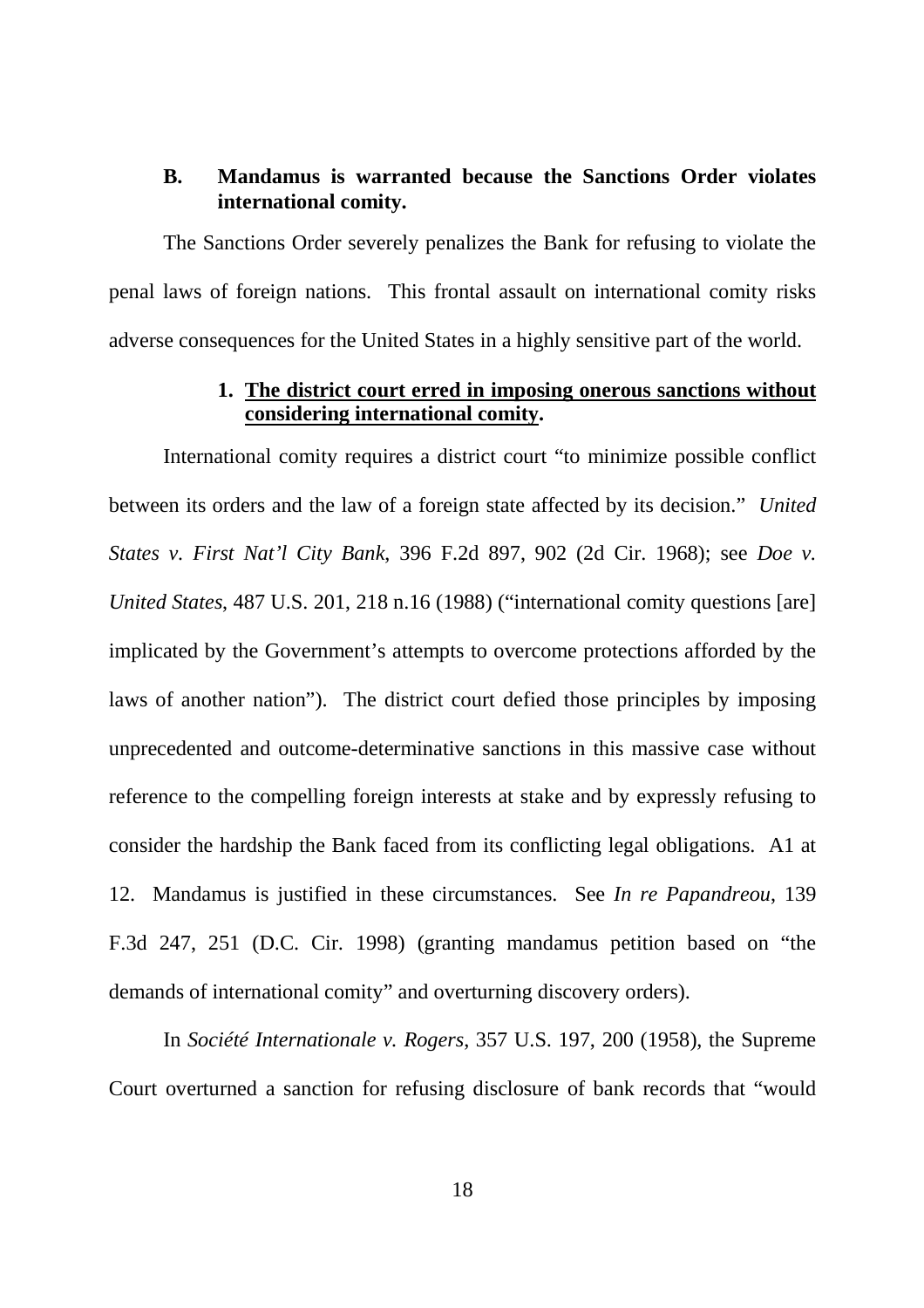violate Swiss penal laws and consequently might lead to imposition of criminal sanctions." There, as here, the sanction was excessive because the party's "inability [was] fostered neither by its own conduct nor by circumstances within its control." *Id*. at 211. *Rogers* makes clear that a party's "inability to comply because of foreign law" is a "weighty" reason for non-compliance with discovery obligations—one that must be carefully considered in fashioning any remedy. *Id*. at 211-13. Accord *Société Nationale v. U.S. Dist. Ct.*, 482 U.S. 522, 546 (1987) (courts must "take care to demonstrate due respect for any special problem confronted by the foreign litigant on account of its nationality or the location of its operations, and for any sovereign interest expressed by a foreign state").

The Tenth Circuit applied that rule where a party declined to produce documents because doing so would put it "in violation of Canadian law and subject to criminal sanctions." *In re Westinghouse Elec. Corp. Uranium Contracts Litig*., 563 F.2d 992, 994 (10th Cir. 1977). The court held that comity must weigh heavily in the sanctions analysis: "though a local court has the power to order a party to produce foreign documents despite the fact that such production may subject the party to criminal sanctions in the foreign court, still the fact of foreign illegality may prevent the imposition of sanctions for subsequent disobedience to the discovery order." *Id*. at 997. The court overturned the sanction, which—like those here—did not adequately account for comity interests. *Id*. at 999. See also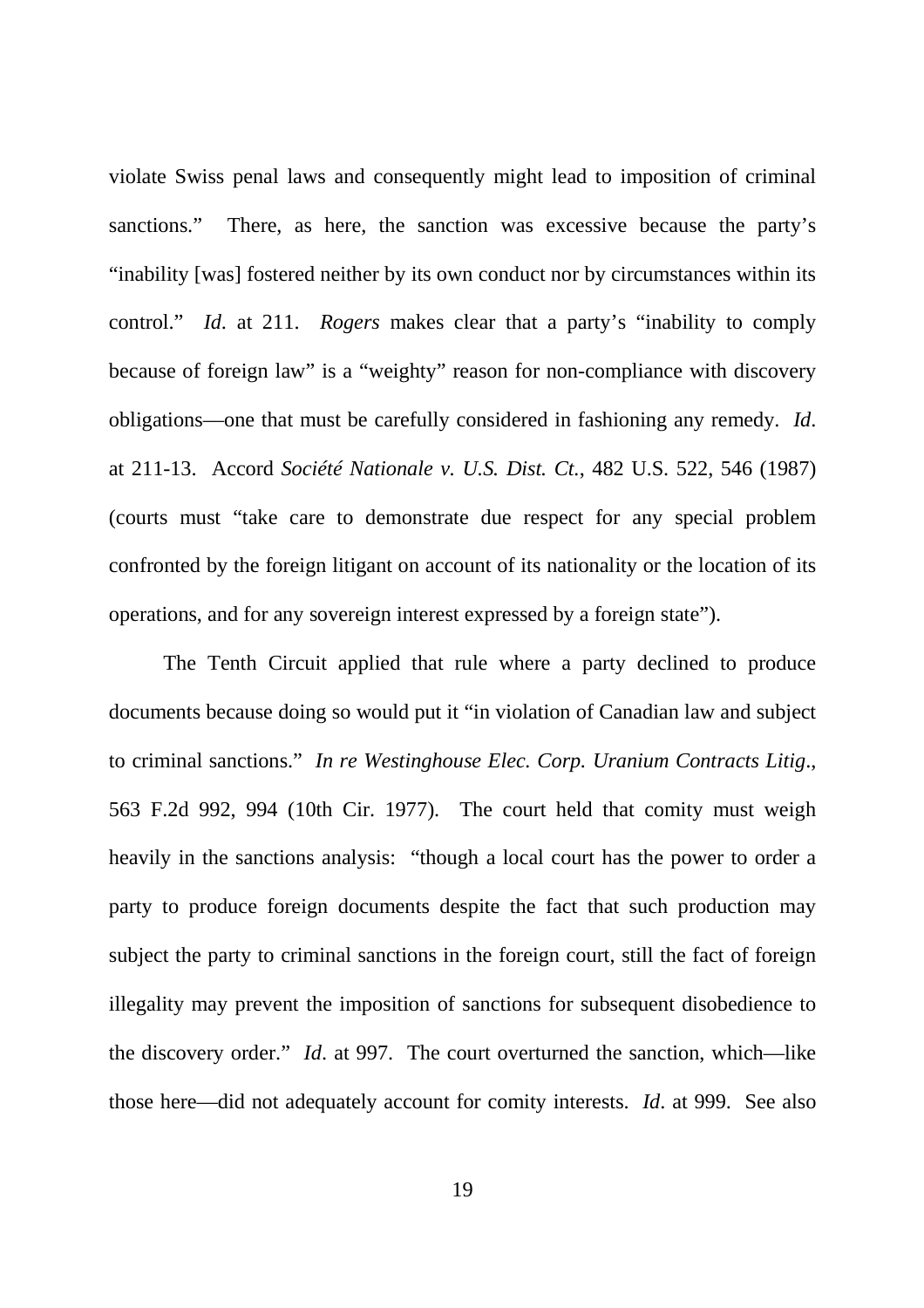*Cochran Consulting, Inc. v. Uwatec USA, Inc.*, 102 F.3d 1224, 1232 (Fed. Cir. 1996) (vacating sanctions as inconsistent with international comity where foreign party's compliance with discovery order would risk criminal penalties).

#### **2. The Sanctions Order violates international comity.**

The outcome-determinative sanctions imposed here—which effectively deprive the Bank of its day in court—cannot survive a proper comity analysis.

*First*, the district court overlooked the extent to which its order frustrates and subverts the interests of foreign nations. The Bank is headquartered and licensed in Jordan, and the documents at issue are in Jordan, Lebanon, and the Palestinian Territories. The penal laws barring the Bank from producing those documents are longstanding measures protecting personal privacy, not blocking laws aimed at a particular lawsuit. There can be no question that "producing the requested information would affect important substantive policies or interests" of the affected nations. *Restatement (Third) of the Foreign Relations Law of the United States* § 442 cmt c. (1987) A foreign nation's statements on these subjects are "conclusive." *United States v. Pink*, 315 U.S. 203, 220 (1942). As the Tenth Circuit held with respect to sanctions imposed in *Westinghouse*, the district court "erred in failing to consider [Canada's] legitimate interest in the disclosure of these documents." 563 F.2d at 999; see *Reinsurance Co. v. Administratia Asigurarilor de Stat*, 902 F.2d 1275, 1280 (7th Cir. 1990) ("Given the scope of its protective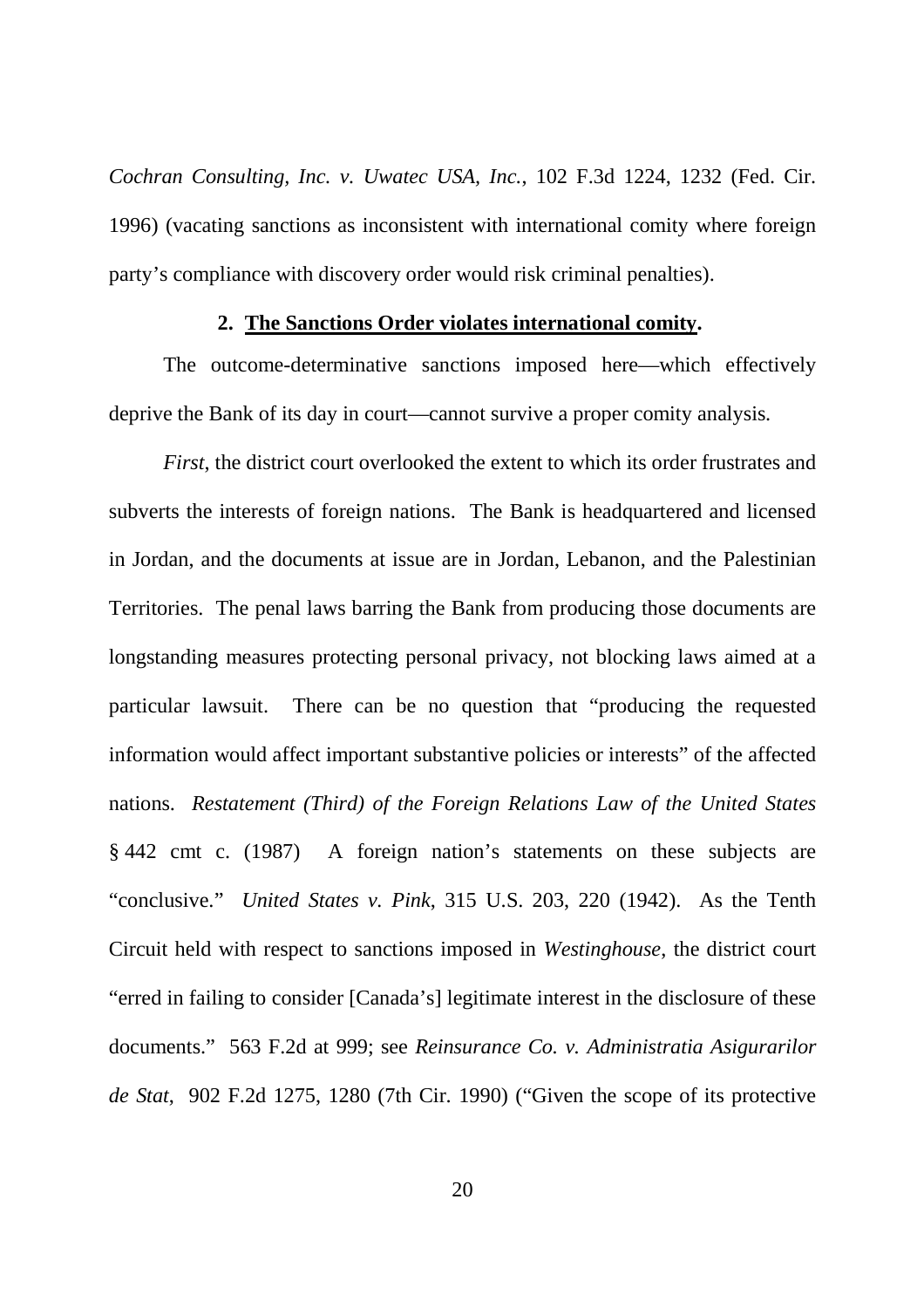laws and the strict penalties it imposes for any violation, Romania places a high price on this secrecy"). Mandamus is required to correct the very same error here.

*Second*, the Sanctions Order gives short shrift to the undisputed fact that nonproduction resulted entirely from the Bank's compliance with foreign criminal law. Fear of foreign prosecution constitutes a "weighty excuse" for nonproduction. *Rogers*, 357 U.S. at 211. This Court therefore has admonished courts to "empathize with the party or witness subject to the jurisdiction of two sovereigns and confronted with conflicting commands." *First Nat'l City Bank*, 396 F.2d at 901. The district court turned these warnings on their head by treating unwillingness to violate foreign law as "recalcitrance" tantamount to bad faith. A1 at 14, 20. Comity does not permit such "significant sanctions" (*id*. at 14) for obedience to the laws of one's foreign domicile. Such rulings touch "sharply on national nerves." *Banco Nacional de Cuba v. Sabbatino*, 376 U.S. 398, 428 (1964).

# **3. The Sanctions Order's disregard for international comity conflicts with recent precedents of the Supreme Court.**

Judge Gershon's refusal to take comity into account in fashioning sanctions clashes with the Supreme Court's recent insistence on avoiding conflicts between U.S. and foreign law. Such conflicts are especially provocative where, as here, they result from *extraterritorial* applications of U.S. law.

In *Hartford Fire Insurance Co. v. California*, 509 U.S. 764 (1993), Justice Scalia wrote separately to emphasize the need to avoid conflict between U.S. and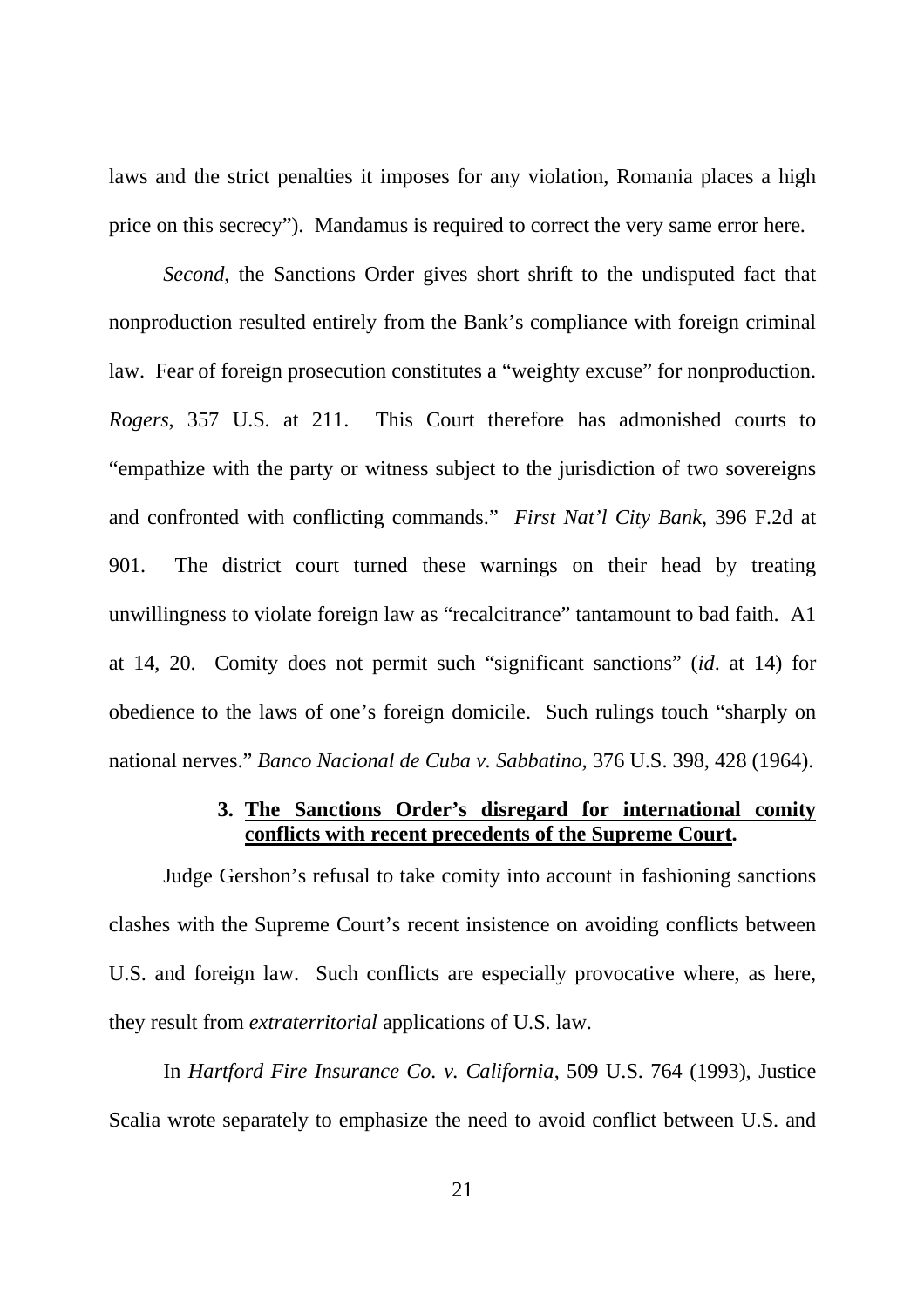foreign law. Invoking comity—"the respect sovereign nations afford each other by limiting the reach of their laws"—Justice Scalia urged courts to "take[] account of foreign regulatory interests" before applying U.S. law to activity occurring abroad. *Id*. at 817-18. Otherwise, he warned, U.S. law would come into "sharp and unnecessary conflict with the legitimate interests of other countries." *Id*. at 820.

The Court adopted Justice Scalia's comity views in *Empagran*, 542 U.S. at 164-171, holding that U.S. antitrust laws should not be extended to foreign-market activity even though those laws have extraterritorial reach. The Court considered the views of affected foreign governments and stressed the importance of judicial restraint in ensuring that "the potentially conflicting laws of different nations work together in harmony." *Id*. at 164-68. *Empagran* requires a clear justification for any application of U.S. law that creates "a serious risk of interference" with a foreign nation's regulation of its own affairs. *Id*. at 165. The Court condemned such judicial interference as "an act of legal imperialism." *Id*. at 169.

These comity principles are so important that the Court recently—and unanimously—construed U.S. securities laws to have no extraterritorial application to prevent even *potential* conflict with foreign law. *Morrison v. Nat'l Australia Bank*, 130 S. Ct. 2869 (2010). The Court found no justification for applying U.S. law "incompatibly with the applicable laws of other countries." *Id*. at 2885. Stressing that foreign law often "differs from ours," including on "what discovery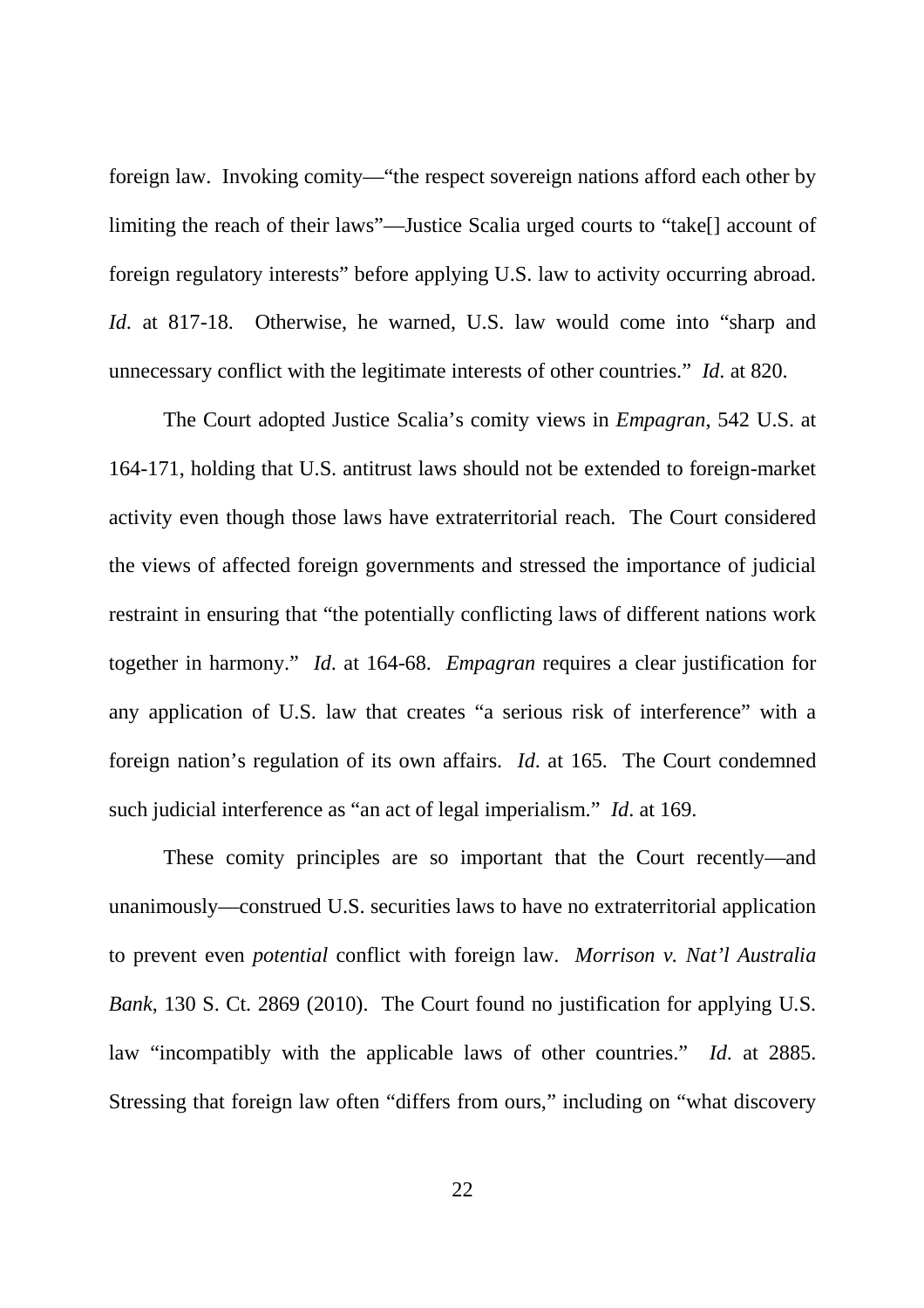is available in litigation," *Morrison* heeded the warnings of foreign governments about "interference with foreign securities regulation." *Id*. at 2885-86.

Comity requires special vigilance to avoid interference with the Executive Branch's foreign affairs authority. The "potential implications for the foreign relations of the United States \* \* \* should make courts particularly wary of impinging on the discretion of the Legislative and Executive Branches in managing foreign affairs." *Sosa v. Alvarez-Machain*, 542 U.S. 692, 727 (2004). *Sosa* mandates "great caution" because "many *attempts by federal courts to craft remedies*" in the international arena "would raise risks of adverse foreign policy consequences." *Id*. at 727-28 (emphasis added).

That admonition applies directly here—where no such caution was exercised. The United States' efforts to conduct foreign policy (including counterterrorism operations and peace negotiations) in a uniquely sensitive region should not be undermined by ad hoc rulings in discovery disputes that severely punish compliance with laws of our government's allies and diplomatic partners. That is "legal imperialism" of the worst kind, condemned in *Empagran*, 542 U.S. at 169. See *Estate of Amergi*, 611 F.3d 1350, 1364 (11th Cir. 2010) ("politically sensitive issues that are especially prominent in the foreign relations problems of the Middle East" require judicial restraint so as not to "undermine American objectives in the region"). The potential for international antagonism is all the greater given that this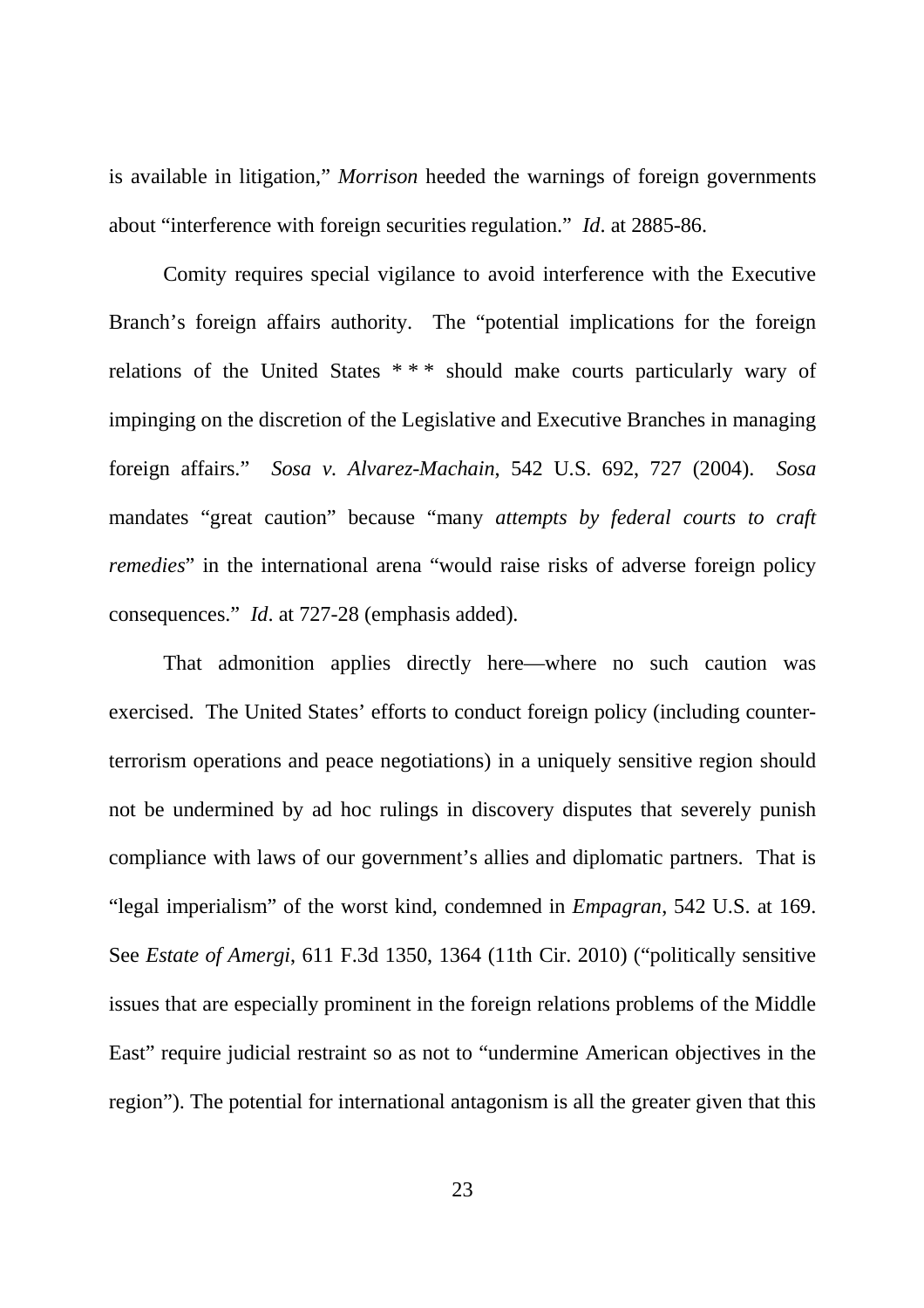litigation is brought by "private plaintiffs," who "often are unwilling to exercise the degree of self-restraint and consideration of foreign governmental sensibilities generally exercised by the U.S. Government." *Empagran*, 542 U.S. at 171.

The United States must speak with "one voice" on foreign policy, a principle irreconcilable with allowing individual trial judges to override penal laws of foreign nations which they deem dispensable. *Munaf v. Geren*, 553 U.S. 674, 702 (2008). The Sanctions Order cannot be reconciled with that "one voice" principle. *E.g.*, *Am. Ins. Ass'n v. Garamendi*, 539 U.S. 396, 413 (2003); *Crosby* v. *Nat'l Foreign Trade Council*, 530 U. S. 363, 376 (2000). Just as "American antitrust laws do not regulate the competitive conditions of other nations' economies" (*Matsushita Elec. Indus. Co. v. Zenith Radio Corp.*, 475 U.S. 574, 582 (1986)), U.S. discovery rules should not be stretched to regulate other jurisdictions' financial privacy policies. As the Solicitor General and State Department put it in the United States' amicus brief in *Matsushita*,

sovereign compulsion \*\*\* should be available as a defense when the conduct at issue was in fact compelled by a foreign government, for it is in such cases that the imposition of liability by American courts is likely to touch most sharply on foreign concerns, and thus pose the greatest difficulties for the conduct of our foreign relations.

Brief for the U.S. as Amicus Curiae at 8, *Matsushita*, 475 U.S. 574 (No. 83-2004), 1985 WL 669667. The Sanction Order's interference with U.S. foreign relations, the province of the political branches, cries out for mandamus review. See *Ex*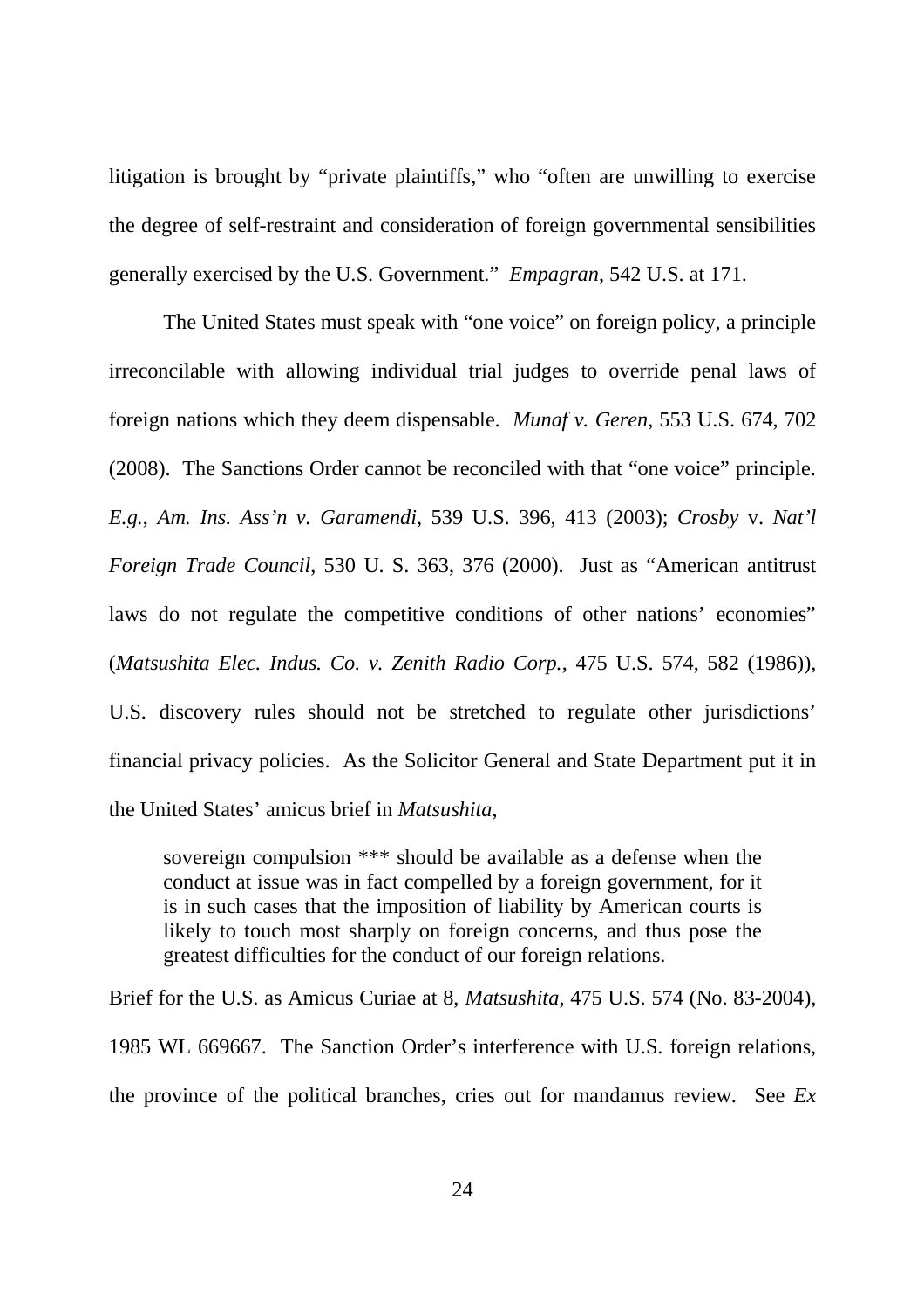*Parte Peru*, 318 U.S. 578, 586-87 (1943) (mandamus appropriate in case involving "the dignity and rights of a friendly sovereign state" and Executive Branch's "conduct of foreign affairs"); *Whiteman v. Dorotheum GmbH*, 431 F.3d 57, 60 (2d Cir. 2005) (Holocaust-related claims against Austria dismissed, as requested in mandamus petition, in deference to "foreign policy interests of the United States").

#### **III. The Bank's Right To The Writ is Clear And Indisputable.**

Mandamus is available when an order amounts to "a clear abuse of discretion" or "otherwise works a manifest injustice." *Mohawk*, 130 S. Ct. at 607; accord *Schlagenhauf v. Holder*, 379 U.S. 104, 110 (1964). A court abuses its discretion if it bases its ruling on "an erroneous view of the law," makes "a clearly erroneous assessment of the evidence," or "renders a decision that cannot be located within the range of permissible decisions." *City of New York*, 607 F.3d at 943. Applying these standards, the writ should issue.

# **A. The District Court erroneously imposed sanctions of unprecedented severity in violation of international comity.**

As shown above, the district court's failure to respect the law of foreign governments cannot be squared with *Rogers*, *Westinghouse*, and recent pronouncements from the Supreme Court. In its needless severity and heedless disregard of the foreign interests at stake, the Sanctions Order runs afoul of this Court's admonition to minimize conflict between U.S. and foreign law:

25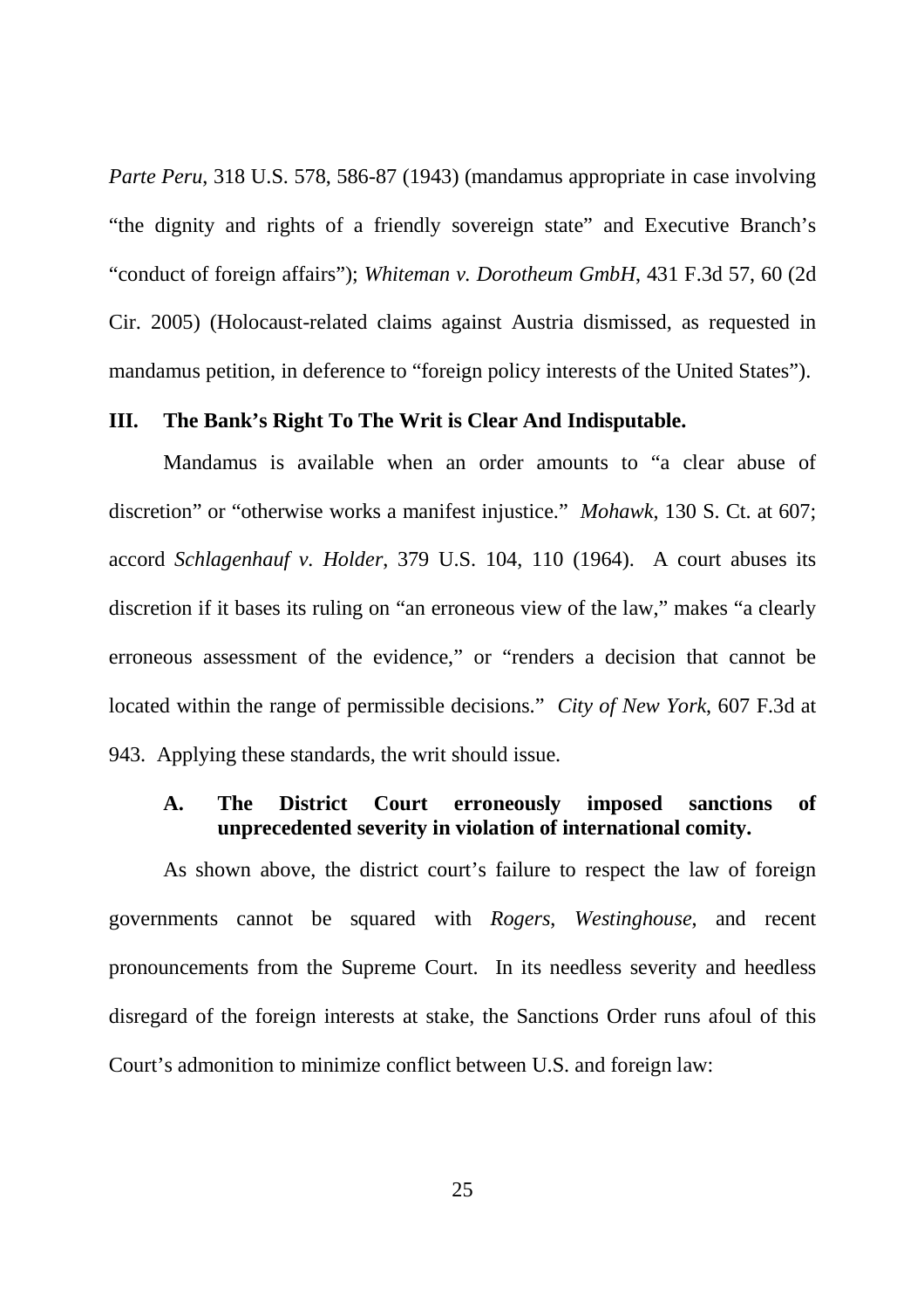[E]ach nation should make an effort to minimize the potential conflict flowing from their joint concern with the prescribed behavior. Where, as here, the burden of resolution ultimately falls upon the federal courts, the difficulties are manifold because the courts must take care not to impinge upon the prerogatives and responsibilities of the political branches of the government in the extremely sensitive and delicate area of foreign affairs.

*First Nat'l City Bank*, 396 F.2d at 901. The Sanctions Order infringes that legal principle and works a "manifest injustice." *City of New York* , 607 F.3d at 943.

#### **B. The Sanctions Order violates the Bank's due process rights.**

The Sanctions Order also violates due process and makes this massive case into little more than a show trial. The state-of-mind sanctions twist the fact-finding process by cutting off evidence that the Bank lacked guilty knowledge or intent, and by foreclosing the Bank from arguing "that it had no knowledge a certain Bank customer was a terrorist if it did not produce that person's complete account records." A1 at 29, 32. Those sanctions eviscerate the Bank's defenses on the central issue of knowledge and intent—of decisive importance here given Judge Gershon's elimination of traditional but-for and proximate cause requirements in prior rulings on motions to dismiss—and render the Bank's years of effort futile.

Due process forbids the imposition of such harsh sanctions where the circumstances do not support a presumption that failure to produce amounts to an admission of guilt. A century ago, the Supreme Court explained that adverse inferences or presumptions are proper only where refusal to produce evidence is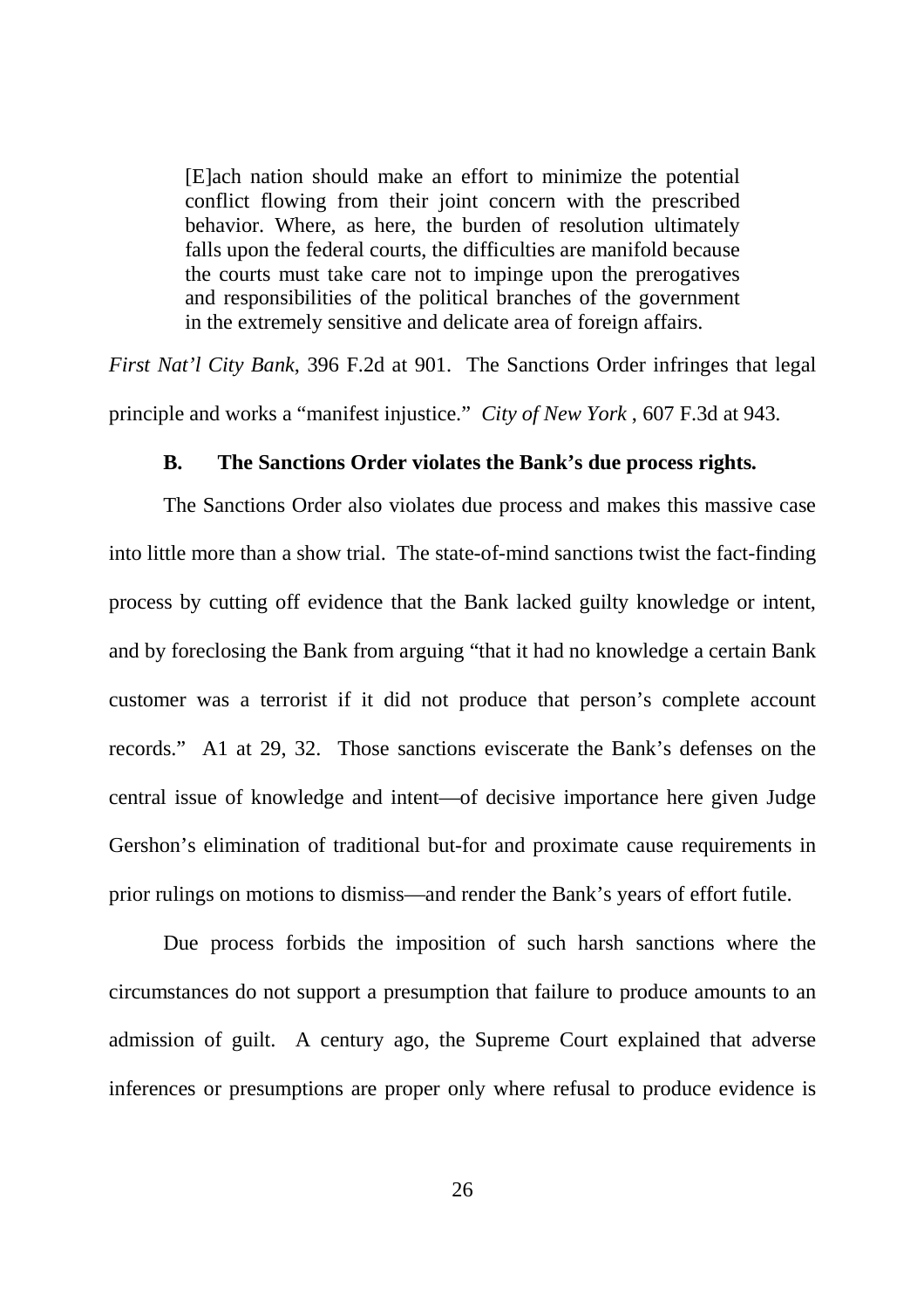"an admission of the want of merit in the asserted defense." *Hammond Packing Co. v. Arkansas*, 212 U.S. 322, 351 (1909). *Insurance Corp. v. Compagnie de Bauxites*, 456 U.S. 694, 706 (1982), confirms that due process is denied if "the behavior of the defendant will not support the *Hammond Packing* presumption."

It is precisely in a case like this that an adverse inference or preclusion order violates due process. Failure to produce results from external legal compulsion, not the Bank's "own conduct" (*Rogers*, 357 U.S. at 211). As this Court has explained:

> Where the party makes good faith efforts to comply, and is thwarted by circumstances beyond his control, for example, a foreign criminal statute prohibiting disclosure of the documents at issue, an order dismissing the complaint would deprive the party of a property interest without due process of law.

*Cine Forty-Second St. Theatre Corp. v. Allied Artists Pictures Corp*., 602 F.2d 1062, 1066 (2d Cir. 1979).

Judge Gershon remarked that her sanctions are not "severe." A1 at 18 n.11. But a preclusion sanction—effectively gagging the defendant before the jury—is "harsh" and generally "disfavored," justifiable only by "flagrant bad faith and callous disregard of the Federal Rules of Civil Procedure." *Am. Stock Exch. v. Mopex*, 215 F.R.D. 87, 93 (S.D.N.Y. 2002); see *New Pac. Overseas Group v. Excal Int'l Dev. Corp.*, 2000 WL 377513, at \*6 (S.D.N.Y. Apr. 12, 2000) ("preclusion" orders "are severe sanctions"); *Teleglobe Commc'ns Corp. v. BCE, Inc.*, 392 B.R. 561, 579 (Bankr. D. Del. 2008) (same). The sweeping preclusion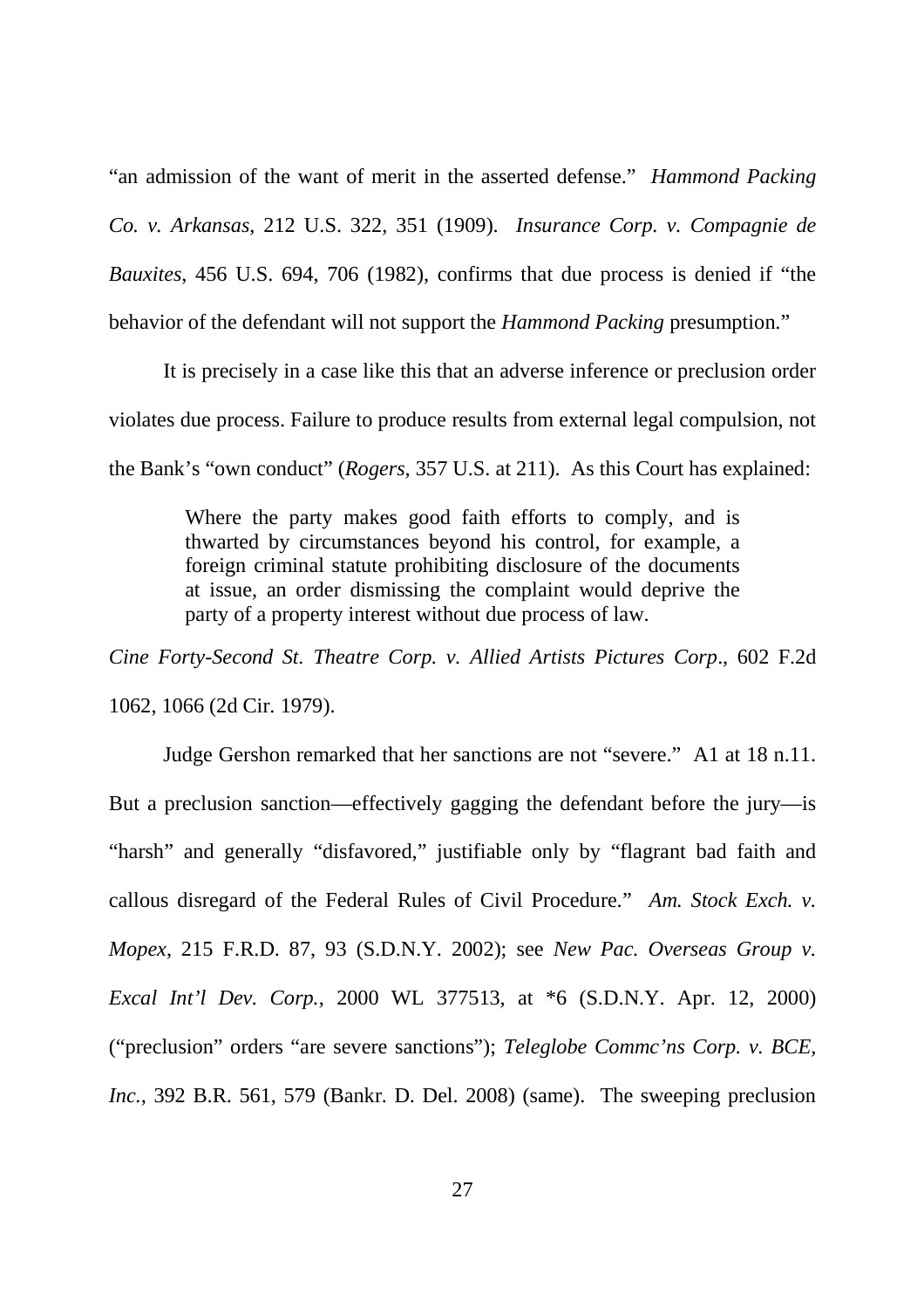and state-of-mind sanctions are particularly unfair when there is no reason to infer that any bank records show guilty knowledge of any terrorist act. A7 at 15.

As the Magistrate Judge found, the Bank conscientiously obtained "permission to produce substantial quantities of documents otherwise prohibited from disclosure." A7 at 7. Having made every effort, and spent huge sums, to comply with all discovery orders without subjecting itself to criminal penalties, the Bank cannot constitutionally be deprived of "an opportunity to present every available defense." *Philip Morris USA v. Williams*, 549 U.S. 346, 353 (2007).<sup>2</sup>

# **C. Judge Gershon's decision to impose harsh sanctions is a clear abuse of discretion that rests on false factual assumptions.**

Judge Gershon relied on factual assumptions demonstrably at odds with the record to try to justify the harsh sanctions rejected by the Magistrate Judge. These errors only confirm that she committed a patent abuse of discretion.

● According to the court, the Bank did not produce "internal Bank communications relating to the Saudi Committee." A1 at 17. In fact, the Bank produced *every* Saudi Committee payment instruction and *all* internal documents relating to the Committee. A16 at 25-26; A17. It is undisputed that the only documents not produced were personal

<sup>2</sup> See *Scherbakovskiy v. Da Capo Al Fine, Ltd.*, 490 F.3d 130, 139 (2d Cir. 2007) (vacating sanction where disclosing documents would subject party "to criminal sanctions under Russian law"); *Cochran*, 102 F.3d at 1232 (vacating sanctions where disclosure would violate foreign law; "Rule 37 is not a legal requirement to do the impossible"); *Serra Chevrolet, Inc. v. General Motors Corp.*, 446 F.3d 1137, 1150 (11th Cir. 2006) (sanctions striking defenses violated due process).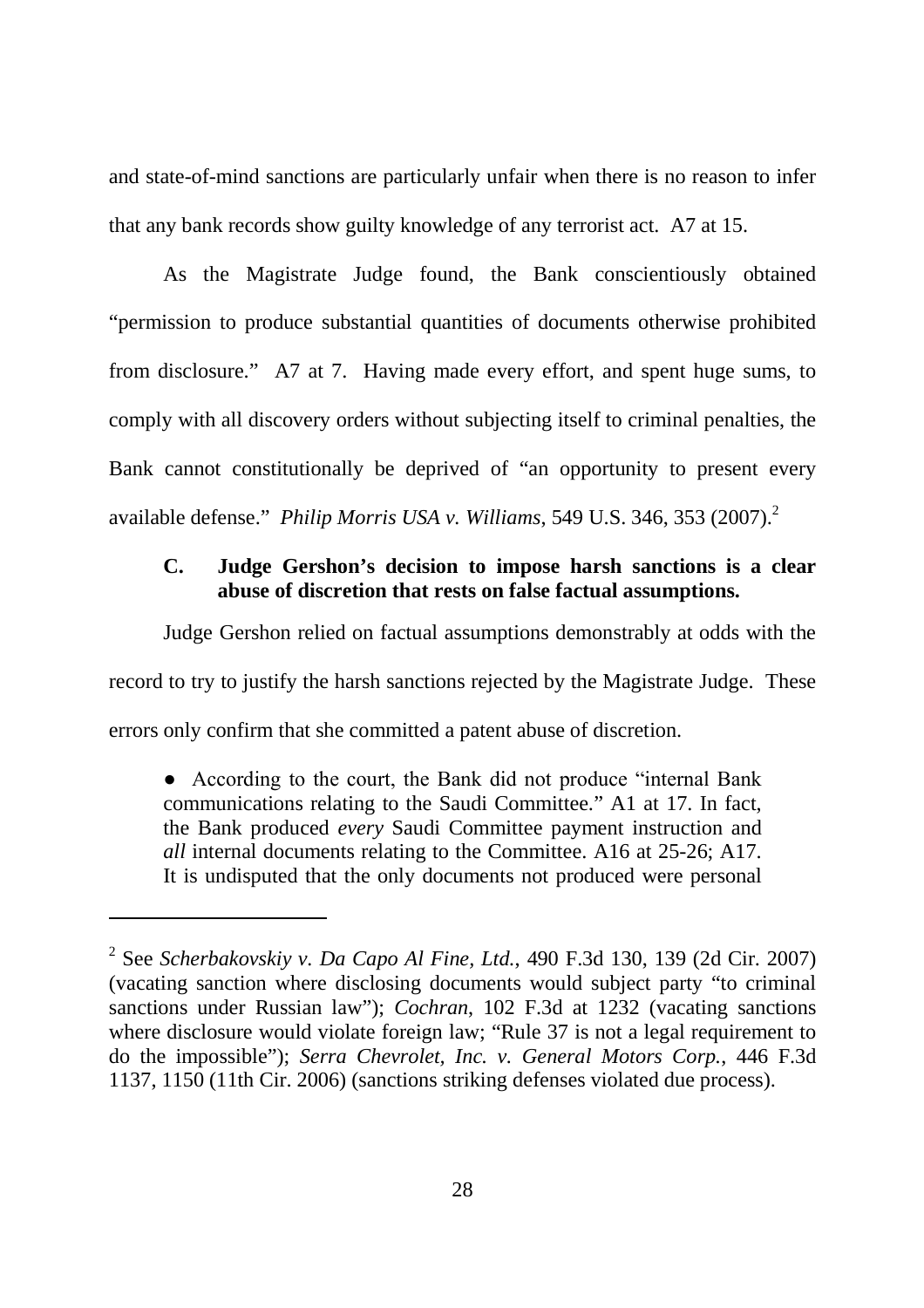customer records that the Committee has no authority to disclose without customer consent.

The court labeled Saudi Committee records showing payments to relatives of terrorists "direct evidence of the Bank's facilitation of terrorist activity." A1 at 24. That amounts to a judicial declaration that the Committee, a creation of the Saudi government, was a state sponsor of terrorism. But the U.S. government has deemed the Committee a legitimate humanitarian program. A18 at 0019-20; A19 at 4. The court's condemnation of a charity created by a key U.S. ally confirms that it is on a collision course with the Executive Branch.

The court suggested that the Bank's letters to LSIC were "calculated to fail" because one letter included language denying plaintiffs' allegations and asserted that the U.S. court had "provided for respecting confidentiality laws." A1 at 18. In fact, as the Magistrate Judge found, these general statements were "not inaccurate." A7 at 8-9. The district court's pejorative characterization is particularly untenable given that other requests by the Bank to LSIC were successful, and none of the other unsuccessful waiver request letters included the supposedly objectionable language.

● According to the court, "defendant never intended to produce certain documents." A1 at 20. In fact, as the Magistrate Judge expressly found, the Bank made substantial and costly efforts to produce all requested documents, including petitioning foreign authorities, litigating in Jordan, and sending letters rogatory. The Magistrate Judge described the Bank's non-production as "substantially justified" (A7 at 21) and squarely rejected plaintiffs' charge that the Bank "dragged its feet" (A20).

• The court saw no privacy impediment to production because the Bank previously produced documents to the DOJ and OCC. A1 at 19. But those responses to formal and confidential Executive Branch requests do not override the Bank's privacy obligations in civil litigation. As Jordan has explained (A3), its "continued commitment to providing such assistance to other nations for law enforcement or national security purposes" does not evince "any general intention by the Kingdom to relieve a financial institution operating in Jordan of its obligations to comply with Jordanian banking laws concerning the confidentiality of customer accounts."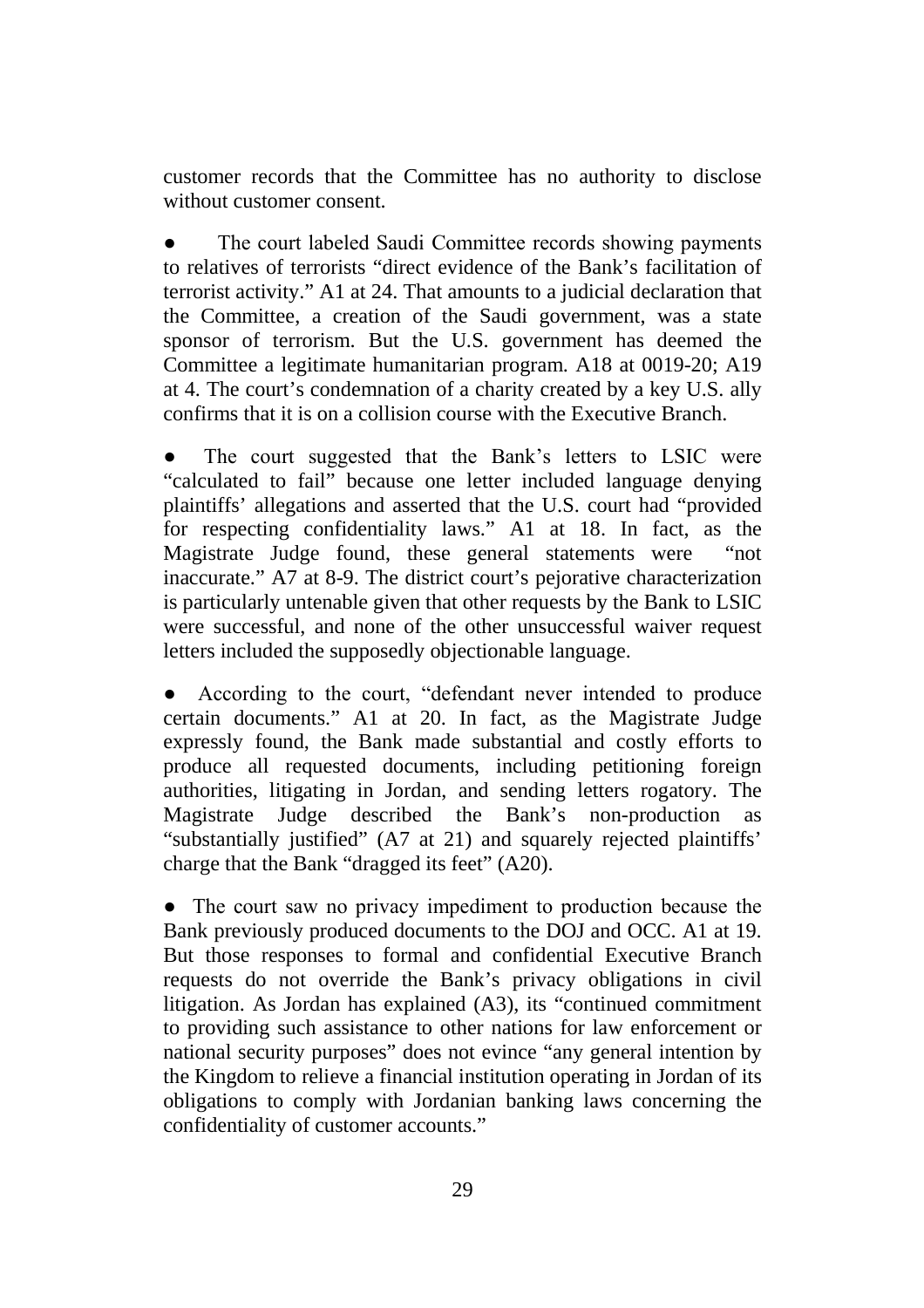In short, Judge Gershon's rationales for her unprecedented order both offend international comity principles and override rulings by the Magistrate Judge. Unlike Judge Gershon, Judge Pohorelsky carefully supervised discovery, received 27 submissions, and held 13 hearings on the Bank's efforts to produce records subject to privacy laws. Judge Gershon *did not conduct a single hearing on these matters*. See *Bell Atl. v. Twombly*, 550 U.S. 544, 559 n.6 (2007) ("the hope of effective judicial supervision is slim" where district judges lack information concerning "sprawling, costly, and hugely time-consuming" discovery).

Judge Gershon's ruling provides a blue-print for future discovery abuse: based on this precedent, plaintiffs suing banks in other nations with financial privacy laws are free to demand documents they know cannot be produced, and then claim sanctions that effectively direct a verdict against the defendant—even in cases claiming enormous damages. Federal discovery rules were never intended to countenance such extraordinary injustice.

#### **CONCLUSION**

Petitioners respectfully request this Court to grant the petition, authorize full briefing on the merits, and issue a writ of mandamus.

Dated: November 4, 2010 Respectfully submitted.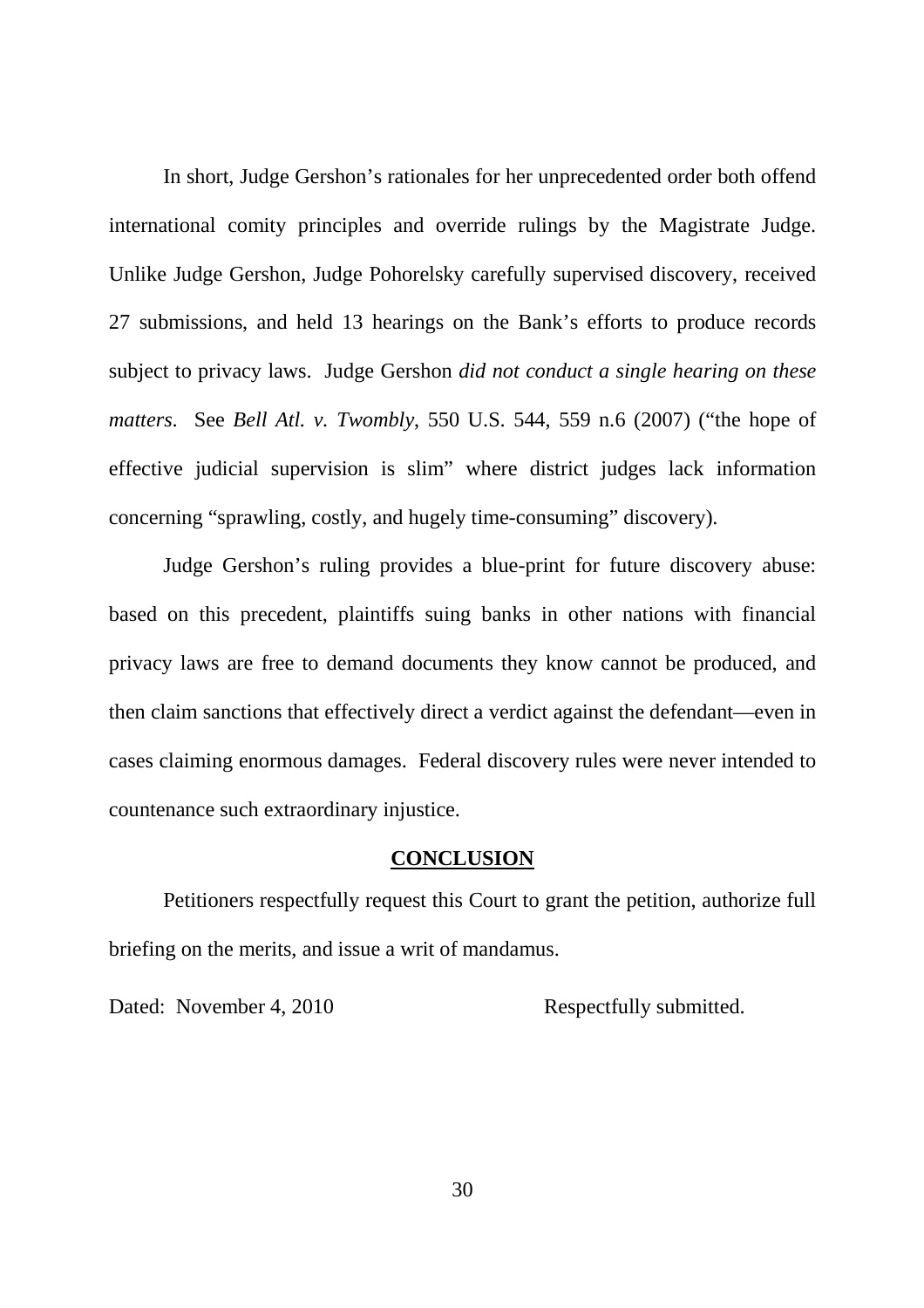s/ Stephen M. Shapiro

Kevin Walsh Stephen M. Shapiro Alan B. Howard Michele L. Odorizzi Douglas W. Mateyaschuk, II Jeffrey W. Sarles DEWEY & LEBOEUF LLP MAYER BROWN LLP 1301 Avenue of the Americas 71 South Wacker Drive New York, NY 10036 Chicago, IL 60606 (212) 259-8000 (312) 782-0600

*Attorneys for Petitioner*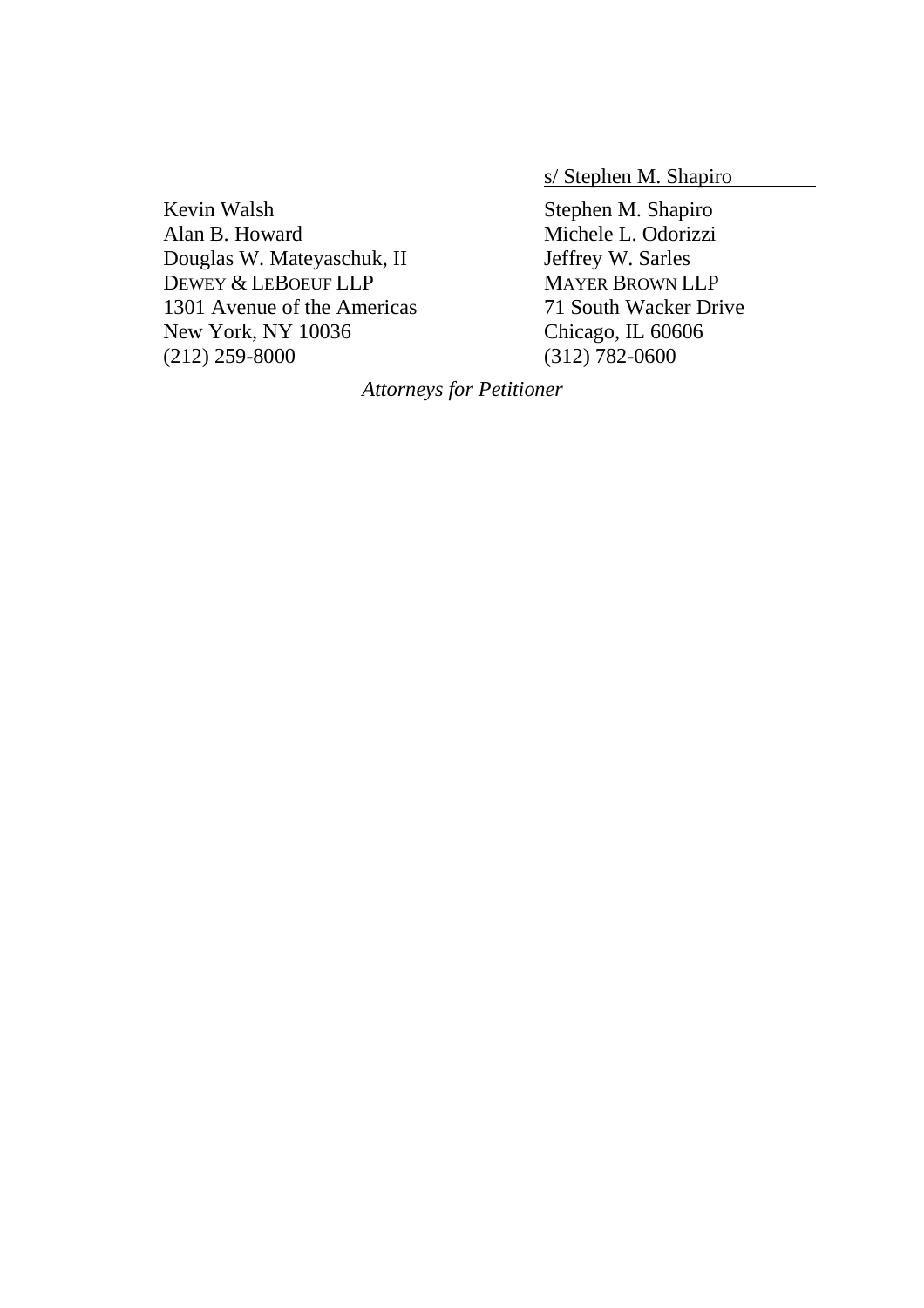# **CERTIFICATE OF SERVICE**

The undersigned certifies that, on November 4, 2010, he served the foregoing

Petition for Writ of Mandamus, as well as the Appendix thereto, on the following:

# By UPS Overnight Express

The Honorable Nina Gershon U.S. District Court for the Eastern District of New York 225 Cadman Plaza East Brooklyn, N.Y. 11201

# By Electronic Mail

**Liaison Counsel for** *Litle, Bennett, Roth, Weiss, and Jesner* **Plaintiffs:** James P. Bonner, Esq (jbonner@lawssb.com) SHALOV STONE BONNER & ROCCO LLP 485 Seventh Avenue Suite 1000 New York, N.Y. 10018

**Co-Counsel for** *Litle, Bennett, Roth, Weiss, and Jesner* **Plaintiffs:** Mark S. Werbner, Esq. (mwerbner@swtriallaw.com) SAYLES WERBNER 4400 Renaissance Tower, 1201 Elm Street Dallas, TX 75270

**Co-Counsel for** *Litle, Bennett, Roth, and Weiss* **Plaintiffs:** Richard D. Heideman, Esq. (rdheideman@hnklaw.com) HEIDEMAN NUDELMAN & KALIK, P.C. 1146 19th Street, NW, 5th floor Washington, D.C. 20036

Steven R. Perles, Esq. (sperles@perleslaw.com) PERLES LAW FIRM, P.C. 1146 19th Street, NW Washington, D.C. 20036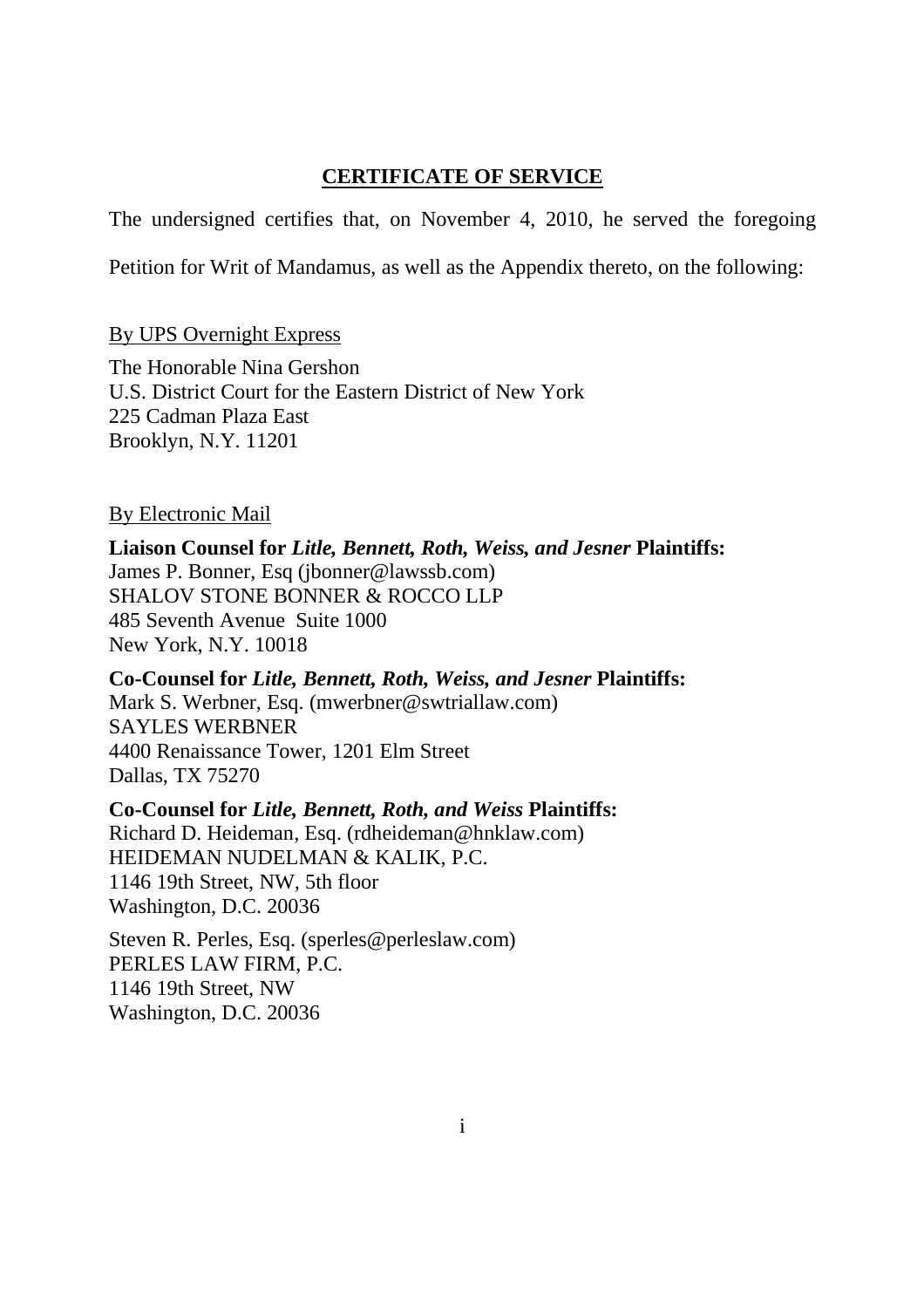#### **Co-Counsel for** *Jesner* **Plaintiffs:**

Jonathan David, Esq. (jonathan@thedavidlawfirm.com) THE DAVID LAW FIRM, P.C. 10655 Six Pines Drive Suite 260 The Woodlands, TX 77380

# *LINDE, ET AL. v. ARAB BANK, PLC***, CV 04-2799 &** *COULTER, ET AL. v. ARAB BANK, PLC,* **CV 05-365**

**Liaison Counsel for** *Linde* **Plaintiffs; Co-counsel for the** *Coulter* **Plaintiffs**: Andrew D. Friedman, Esq. (afriedman@gbgfriedman.com) GLANCY BINKOW & GOLDBERG LLP 430 Park Avenue, Suite 702 New York, New York 10022

#### **Counsel for the** *Coulter* **Plaintiffs; Co-Counsel for** *Linde* **Plaintiffs:**

Gary M. Osen, Esq. (gmo@osen.us) Peter Raven-Hansen (praven@law.gwu.edu) Joshua D. Glatter (jdg@osen.us) OSEN & ASSOCIATES, LLC 700 Kinderkamack Road Oradell, NJ 07649

Steven M. Steingard, Esq. (ssteingard@kohnswift.com) KOHN SWIFT & GRAF, P.C. One South Broad Street Suite 2100 Philadelphia, PA 19107

# *ALMOG, ET AL. v. ARAB BANK, PLC***, CV 04-5564 &** *AFRIAT-KURTZER, ET AL. V. ARAB BANK, PLC,* **CV 05-388 &** *LEV, ET AL. V. ARAB BANK, PLC, CV* **08-3251**

## **Counsel for** *Almog, Afriat-Kurtzer & Lev* **Plaintiffs**

Ronald L. Motley, Esq. (rmotley@motleyrice.com) John M. Eubanks, Esq. (jeubanks@motleyrice.com) Michael Elsner, Esq. (melsner@motleyrice.com) MOTLEY RICE LLC 28 Bridgeside Boulevard P.O. Box 1792 Mt. Pleasant, SC 29465